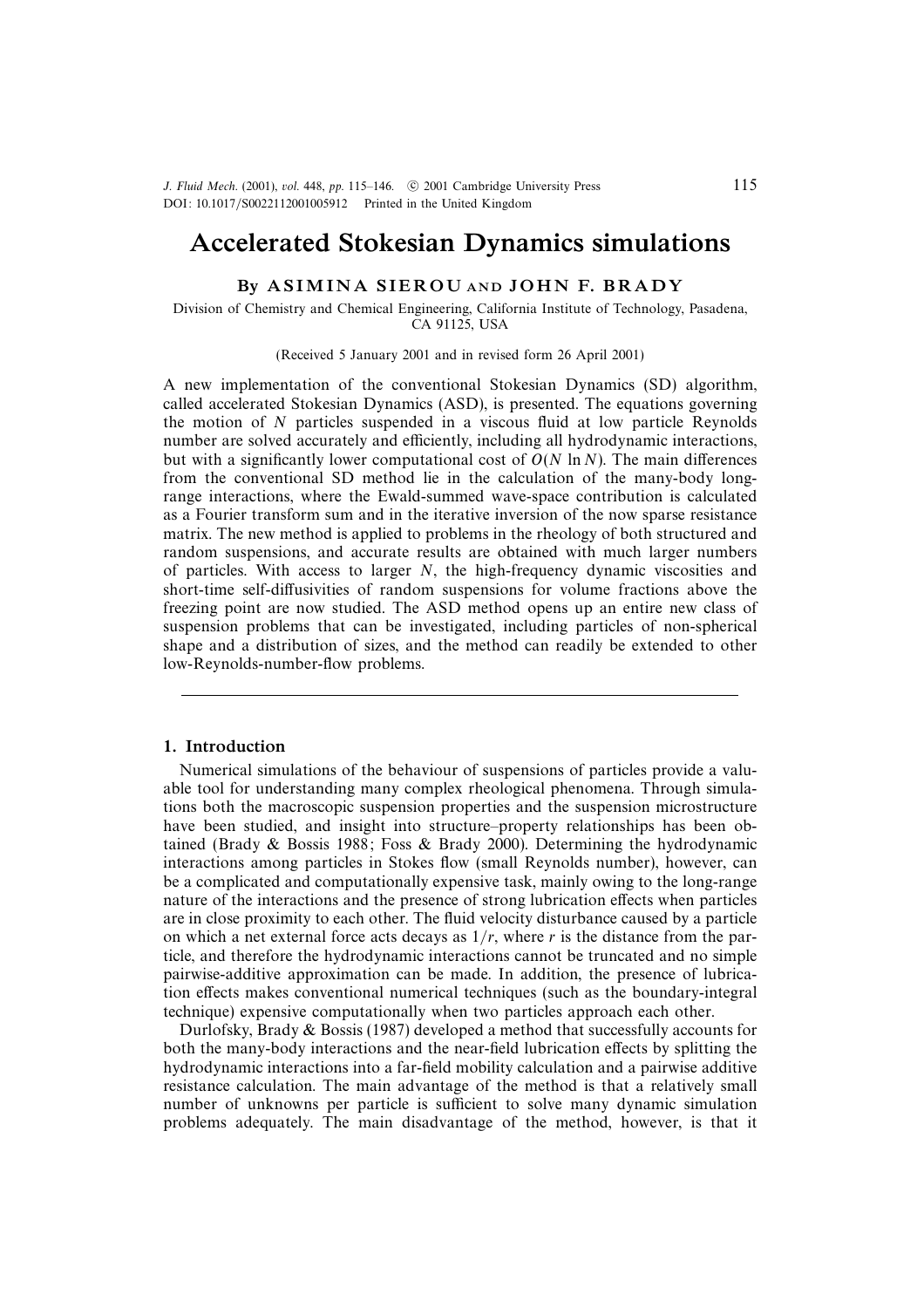requires the inversion of a far-field mobility matrix with at least  $(11N)^2$  elements (N being the number of particles in the system), with a computational cost that limits the method to N of the order of a hundred.

The method of Durlofsky et al. (1987) and its extension to infinite suspensions by Phillips, Brady & Bossis (1988) is known as Stokesian Dynamics (SD) (Brady & Bossis 1988) and has been used successfully over the last decade to give accurate results for many problems where the system size is of relatively little importance. For a variety of problems however, it is desirable to simulate systems containing a much larger number of particles in order to eliminate any system size effects. For example, in the simulation of very dense suspensions, large-scale simulations are often needed to capture the microstructure correctly; in addition, most commonly used Monte Carlo algorithms cannot even generate particle configurations above the freezing point of hard spheres ( $\phi > 0.49$ ) for  $N < 500-1000$  as the small system size causes very rapid crystallization. Similarly, problems involving fibre suspensions require large-scale simulations to ensure that the simulation box size is significantly larger than the length of each fibre.

In order to address problems where the system size is important and larger systems are therefore necessary, we present a new method that maintains the same level of accuracy as conventional Stokesian Dynamics, but with a computational cost that scales only as N ln N. Our main objective is to avoid both the costly construction of the far-field mobility matrix and its inversion. Before going into the details of our new approach, it is worth making some general observations to see how we might construct a more efficient algorithm.

Iterative schemes can replace  $O(N^3)$  inversions with potentially less costly  $O(N^2)$ multiplications, and when applied to 'special' matrices – sparse, positive-definite, wellconditioned – iterative schemes can result in  $O(N)$  operations. As we shall see in the next section, for most applications of hydrodynamic interactions in Stokes flow, the far-field resistance matrix usually appears as a product with a velocity and the knowledge of the far-field hydrodynamic force (and not the elements of the matrix itself) is sufficient for the iterative calculation of the particle velocities. It is therefore feasible to attempt a method that would only calculate 6N far-field hydrodynamic force/torques as opposed to the full far-field mobility matrix. In addition, with this approach, only the near-field contribution to the hydrodynamic interactions remains in a matrix-like form; a matrix that is now sparse and can be manipulated easily in  $O(N)$  operations. This approach leads again to a system of linear equations of the form  $A \cdot x = b$ , where now x is the vector representing the translational and rotational velocities of all particles, *A* is a sparse matrix representing the near-field part of the resistance matrix with only  $O(N)$  non-zero elements, and **b** represents the shearing and non-hydrodynamic force/torques on the particles and, in addition, includes all the far-field physics. We use a particle-mesh approach (Hockney & Eastwood 1988) in combination with the Ewald summation technique to generate the far-field part of  $\boldsymbol{b}$  in  $O(N \ln N)$ , an approach based on newly developed particle-mesh-Ewald algorithms (Darden, York & Pedersen 1993). Lubrication interactions are treated as in conventional SD, taking special care to store the now sparse resistance matrix in a computationally efficient manner. The linear system is solved iteratively and, with proper preconditioning, very few iterations are necessary to achieve convergence.

We should also mention here the existence of other  $O(N)$  algorithms, developed by Ladd (1994a, b) and by Sangani & Mo (1996), that attempt to address similar problems. Ladd's method is based on the lattice-Boltzmann technique – the fluid continuum is replaced by a lattice-Boltzmann gas, while the behaviour of the rigid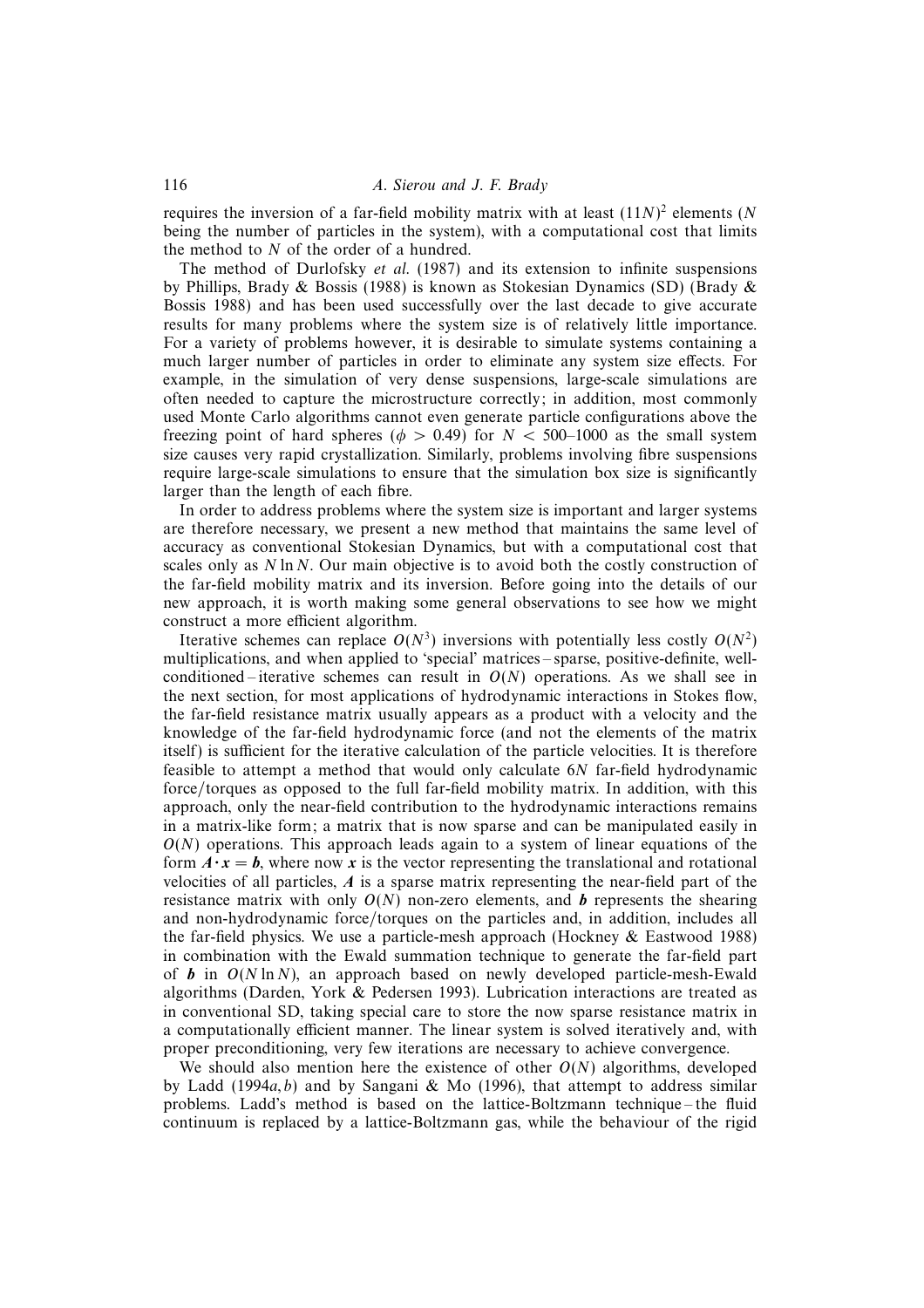particles is simulated with the use of suitable rules for the momentum and position exchange between the lattice-gas particles. Ladd  $(1994a, b)$  also used continuum Stokes flow lubrication results to reduce the number of lattice gas points between near touching particles. Sangani & Mo's algorithm follows a more traditional approach by calculating the full resistance matrix through a fast multipole summation technique and inverting the resulting matrix iteratively. The fast multipole method is a widely used approach to performing fast summations in a number of fields. This method is in principle  $O(N)$ , although the iterative solution technique employed by Sangani & Mo appears to perform poorly, at least in their published results. The calculation of the far-field hydrodynamic interactions presented in the following sections was inspired by the work of J. J. L. Higdon and coworkers (personal communication 2000; Guckel 1999). Higdon applied a particle-mesh-Ewald-sum (PME) technique (Darden et al. 1993) for the calculation of the far-field hydrodynamic force/torques; the problem of solving the resulting system of equations efficiently, however, was never fully addressed.

The basic method is presented in  $\S 2$  where we describe in detail both the calculation of the far-field interactions and the iterative scheme for the solution of the resulting linear system. In  $\S$ 3, we test the accuracy of our method by performing calculations for simple cubic arrays – cases that have been studied extensively in the past and for which both analytical and simulation results are available for comparison. In §4, we calculate properties of random suspensions and document results where the system size is indeed important, e.g. for very concentrated suspensions. We conclude in  $\S 5$ with remarks on how this method can be extended to other problems in Stokes flow and the analogous problems in electrostatics and elasticity theory.

## 2. Method

Before proceeding with the presentation of the new method, we give a brief overview of the conventional Stokesian Dynamics technique. For N rigid particles suspended in an incompressible Newtonian fluid of viscosity  $\eta$  and density  $\rho$ , the motion of the fluid is governed by the Navier–Stokes equations, while the motion of the particles is described by the coupled N-body equation of motion:

$$
\boldsymbol{m} \cdot \frac{\mathrm{d} \boldsymbol{U}_p}{\mathrm{d} t} = \boldsymbol{F}^h + \boldsymbol{F}^p,\tag{2.1}
$$

which simply states that the mass times the acceleration equals the sum of the forces. In (2.1), *m* is the generalized mass/moment-of-inertia matrix of dimensions  $6N \times 6N$ ,  $U_p$  is the particle translational/rotational velocity vector of dimension 6N, and  $F^h$  and  $\overline{F^p}$  are the hydrodynamic and external force-torque vectors acting on the particles. Although the Stokesian Dynamics method can also be applied to problems where Brownian motion is important, here we only consider non-Brownian systems (infinite Péclet number); extension to include Brownian motion in ASD is possible, however (Banchio & Brady 2001). When the motion on the particle scale is such that the particle Reynolds number is small, the fluid equation of motion becomes linear (Stokes equation) and the hydrodynamic forces and torques acting on the particles in a suspension undergoing a bulk linear flow are given by:

$$
\boldsymbol{F}^h = -\boldsymbol{R}_{FU} \cdot (\boldsymbol{U}_p - \boldsymbol{u}^{\infty}) + \boldsymbol{R}_{FE} \cdot \boldsymbol{E}. \tag{2.2}
$$

Here,  $u^{\infty}$  is the velocity of the bulk linear flow evaluated at the particle centre, **E** is the externally imposed rate of strain tensor, and  $R_{FU}(x)$  and  $R_{FE}(x)$  are the configuration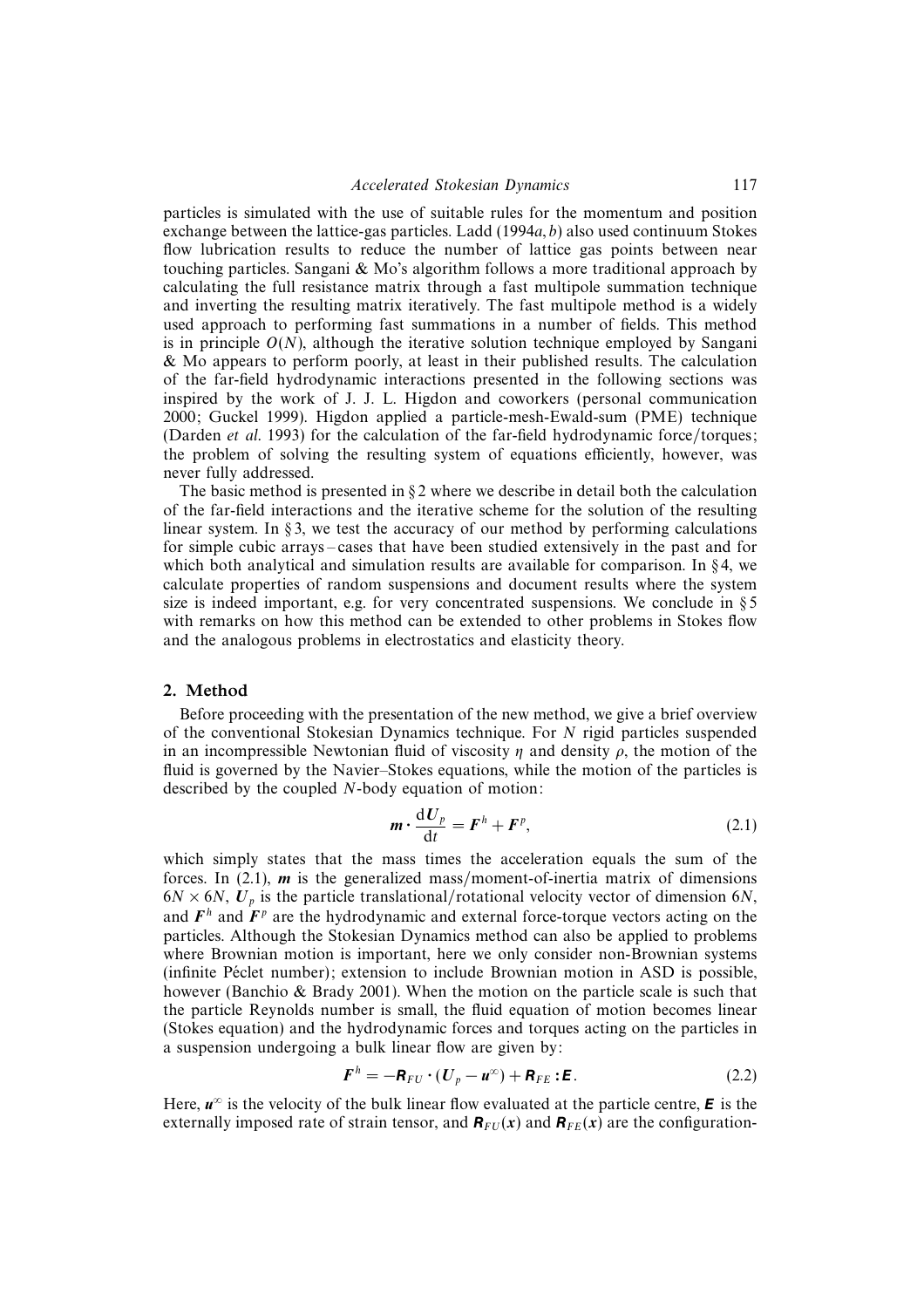dependent resistance matrices that give the hydrodynamic force/torques on the particles owing to their motion relative to the fluid and owing to the imposed shear flow, respectively; the vector  $x$  denotes the configuration – position and orientation – of the particles.

The combination of the resistance matrices is denoted the grand resistance matrix:

$$
\mathscr{R} = \left[ \begin{array}{cc} \mathbf{R}_{FU} & \mathbf{R}_{FE} \\ \mathbf{R}_{SU} & \mathbf{R}_{SE} \end{array} \right],\tag{2.3}
$$

where  $\mathbf{R}_{SU}$  and  $\mathbf{R}_{SE}$  are similar to  $\mathbf{R}_{FU}$  and  $\mathbf{R}_{FE}$  and relate the particle stresslet,  $S<sup>h</sup>$  – the symmetric first moment of the force density on a particle – to the velocity and the rate of strain. The inverse of the resistance matrix is known as the mobility matrix *M* and gives the particle velocities ( $U_p - u^\infty$ ,  $-\mathbf{E}$ ) in terms of the forces ( $F^h$  and  $S^h$ ). Conventional SD exploits the fact that hydrodynamic interactions among particles can be decomposed into long-range mobility interactions and short-range lubrication interactions. The long-range interactions are computed by expanding the force density on the surface of each particle in a series of moments. The zeroth moment is simply the net force acting on a particle (plus, for a spherical particle, a potential dipole), the first moment can be decomposed into the torque and the stresslet, while higher moments are neglected. There is no fundamental reason that higher moments cannot and should not be included, and indeed there are problems where higher moments are significant (Ladd 1990); but, the first two moments, when combined with the near-field lubrication interactions, are the minimum set needed and require the least computational effort. Furthermore, this level of truncation has been shown to give very accurate results for many hydrodynamic problems.

This truncated multipole expansion, in combination with Faxen's laws, is used to form the grand mobility matrix  $\mathcal{M}^{\infty}$ . Once constructed, the grand mobility matrix is inverted to yield a far-field approximation to the grand resistance matrix. While  $\mathcal{M}^{\infty}$  is pairwise additive, on inversion infinite reflections among all moments and all particles are computed, and thus the far-field resistance matrix is a true many-body interaction. Finally, since the many-body approximation to the resistance matrix still lacks lubrication, which would only be reproduced upon inversion of the mobility matrix if all multipole moments were included, the near-field interactions are introduced into the resistance tensor in a pairwise additive fashion. The exact two-body resistance interactions (Jeffrey & Onishi 1984),  $\mathcal{R}_{2B}$ , are added to  $(\mathcal{M}^{\infty})^{-1}$ , but since the far-field two-particle resistance interactions have already been included upon the inversion of  $\mathcal{M}^{\infty}$  special care is needed in order not to count these interactions twice. Thus, the two-body interactions already included in  $(M^{\infty})^{-1}$ , denoted as  $\mathcal{R}_{2B}^{\infty}$ , are subtracted (Durlofsky et al. 1987), and the approximation to the grand resistance matrix becomes:

$$
\mathcal{R} = (\mathcal{M}^{\infty})^{-1} + \mathcal{R}_{2B} - \mathcal{R}_{2B}^{\infty}.
$$
 (2.4)

Once the grand resistance matrix is known, from  $(2.1)$  and  $(2.2)$  the particle velocities can be obtained if the forces are known or vice versa. From the particle velocities new configurations are obtained, the resistance tensors are computed anew and the procedure repeated. This method captures both the near- and far-field physics and has given excellent results for many problems. Unfortunately, the direct solution of equation (2.1) as implemented in conventional Stokesian Dynamics is computationally expensive since it involves the costly  $O(N^2)$  calculation of the far-field mobility matrix and its costly  $O(N^3)$  inversion. We now present an alternative approach in an attempt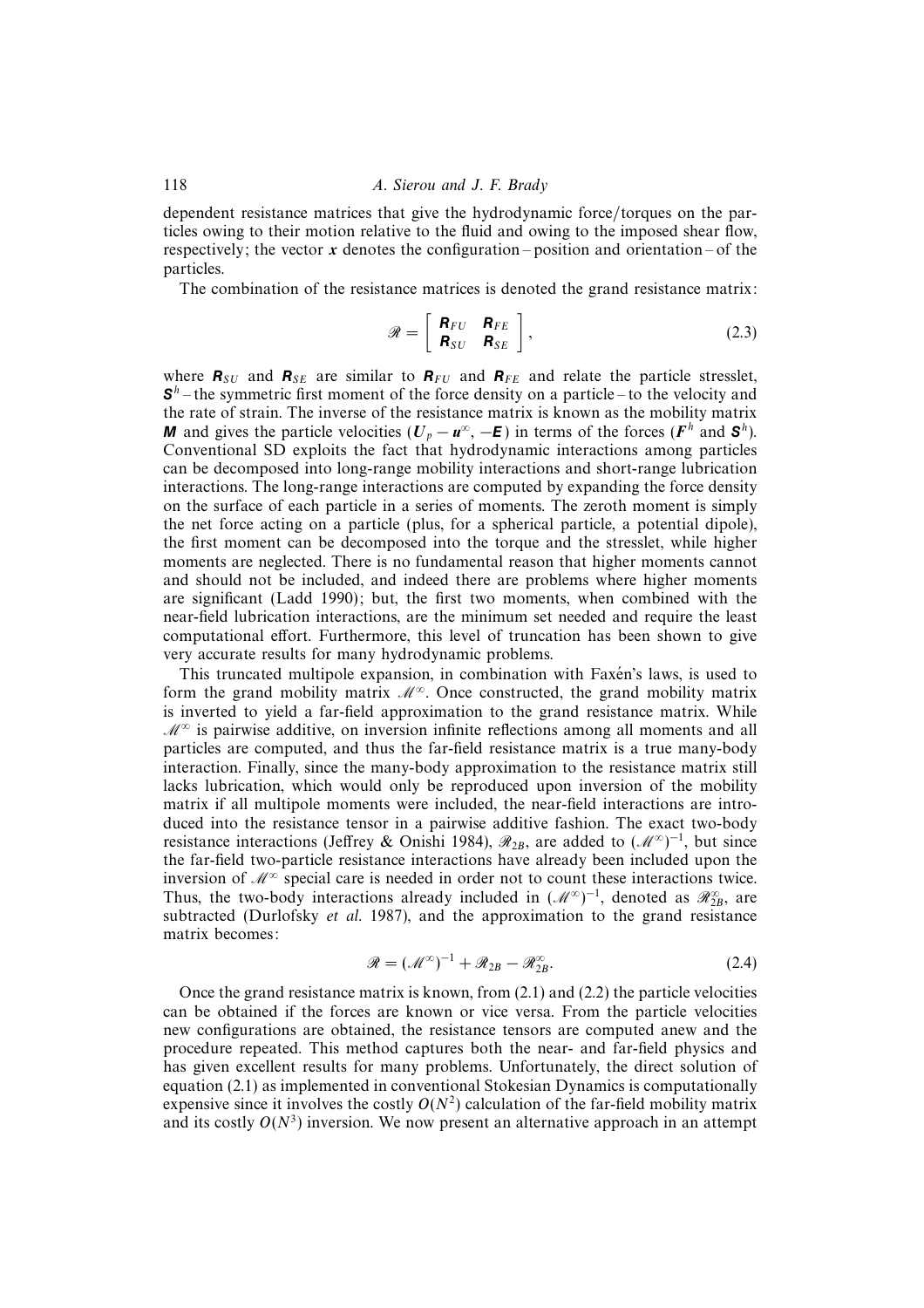to minimize the computational cost and devise a method with a more favourable scaling.

As in conventional SD, we split the hydrodynamic force into a far-field and a near-field part:

$$
\begin{aligned} \boldsymbol{F}^h &= \boldsymbol{F}_{\mathcal{J}}^h + \boldsymbol{F}_{nf}^h \\ &= -\boldsymbol{R}_{FU,\mathcal{J}} \cdot (\boldsymbol{U}_p - \boldsymbol{u}^{\infty}) + \boldsymbol{R}_{FE,\mathcal{J}} : \boldsymbol{E} - \boldsymbol{R}_{FU,nf} \cdot (\boldsymbol{U}_p - \boldsymbol{u}^{\infty}) + \boldsymbol{R}_{FE,nf} : \boldsymbol{E}. \end{aligned} \tag{2.5}
$$

The near-field resistance matrix in the above equation corresponds simply to the proper component of  $\mathcal{R}_{2B} - \mathcal{R}_{2B}^{\infty}$  in (2.4), while the far-field resistance matrix is the corresponding part of  $(M^{\infty})^{-1}$ . Instead of calculating  $(M^{\infty})^{-1}$  directly as was done before, however, we now calculate the far-field hydrodynamic force instead. Although this approach does result in some loss of information (compared to the calculation of the full matrix), it allows us to calculate only 6N hydrodynamic force/torques, a procedure with a significantly smaller computational cost. In the following subsections, we discuss this calculation in detail, along with a discussion of iterative techniques that further reduce the computational cost of the inversion of the remaining near-field matrix.

## 2.1. Calculation of the far-field interactions

As was already mentioned, in order to avoid the expensive construction of the farfield resistance matrix we calculate the far-field hydrodynamic force directly – that is, the product of the resistance matrix with a known velocity. In order to clarify the most important features of the new approach, we first use a simple schematic description. In Stokes flow the velocity at any point in the fluid can be expressed in a number of equivalent ways – integral representations of Green functions, multipole expansions of force moments, etc. In the following paragraphs we will present the multipole expansion approach in detail, but for the moment we use a very general functional form:

$$
u_i(x) - u_i^{\infty}(x) = \sum_n G_{ij}(x, x_n) F_j^n,
$$
\n(2.6)

where  $u_i(x) - u_i^{\infty}(x)$  is the *i*-component of the velocity disturbance in the fluid at any position  $x$ ,  $F_j^n$  is the *j*-component of the hydrodynamic force, torque, stresslet (or even higher moments) on each particle *n*, and  $G_{ij}$  corresponds to the appropriate solution function. To determine the motion of a particle immersed in a flow field given by  $(2.6)$ , we make use of the Faxen formulae that relate the force (and higher moments) on a particle *n* to the particle velocity  $U_{p,i}^n$  and the fluid velocity at the particle centre,  $u_i(\mathbf{x}_n)$ :

$$
F_i^n = (U_{p,i}^n - u_i^{\infty}(\mathbf{x}_n)) + H(u_i(\mathbf{x}_n) - u_i^{\infty}(\mathbf{x}_n)),
$$
\n(2.7)

where  $H$  represents a known functional operation. (A scalar operator multiplying the particle velocity, e.g.  $6\pi\eta a$  for a sphere of radius a in a fluid with viscosity  $\eta$ , can be included in the non-dimensionalization of the force and therefore has been omitted here.) It should be clear that by combining equations (2.6) and (2.7) we can eliminate the fluid velocity  $u_i(x_n)$  and construct a mobility matrix relating the velocity of each particle to the forces on all of the particles. It should also be obvious that the mobility formulation is the most straightforward to calculate, since  $U_{p,i}^n$  is only present in equation (2.7); such a mobility formulation must then be inverted to give the resistance formulation.

An alternative approach is not to calculate the mobility matrix and calculate  $F_i^n$ directly in an iterative manner. Assuming that all the particle velocities are known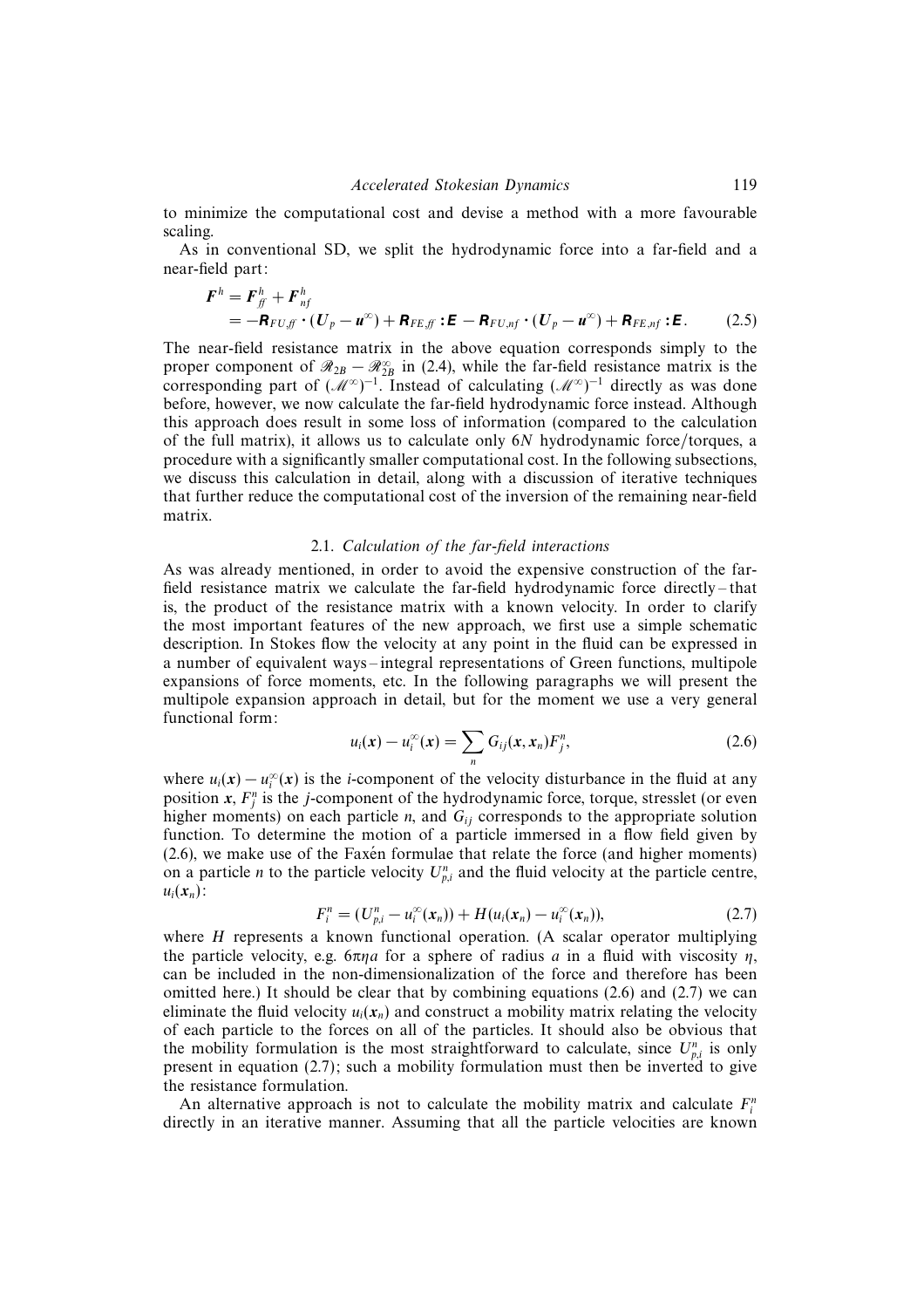(either as a nested iterative procedure, or more simply as the velocities of the previous time step), an initial value is assumed for the hydrodynamic forces, equation (2.6) is solved for the corresponding fluid velocities,  $u_i$ , and then with application of Faxén's laws (2.7) the initial forces are corrected and the process repeated until convergence. The computational cost of such a procedure is dominated by the  $O(N^2)$  calculation of  $\sum_{n} G_{ij}(x, x_n) F_j^n$  – a sum over the forces of all the other particles. However, the calculation of these sums can be accelerated significantly with the use of recently developed methods, such as the PME technique. The ideas of particle-mesh techniques (Hockney & Eastwood 1988) are used to assign particles to a mesh according to their positions and then fast Fourier transform (FFT) techniques are used to evaluate the wave-space part of the Ewald sum on this mesh. The fast evaluation of the wave-space sum is then used to set the parameters to allow an  $O(N)$  evaluation of the real-space sum. PME algorithms have been successfully applied to the calculation of Coulombic interactions (Darden et al. 1993, 1997; Essmann et al. 1995; Petersen 1995) and recently have been formulated for the case of hydrodynamic interactions by Higdon and coworkers (Guckel 1999); this formulation will be described here in detail.

Our starting point is Hasimoto's solution (1959) of the Stokes equations for the flow past a periodic array of spheres. Hasimoto's solution is exactly equivalent to that given by Beenaker (1986); however, because a regular grid of points is used for the calculation of the Fourier space sum, Hasimoto's approach is preferred. Note also that all of the following analysis refers to periodic systems; the subject of convergence of the resulting infinite sums will not be discussed since it has been resolved in the past (see Brady et al. 1988). Following Hasimoto, the fluid velocity in the presence of a periodic array of N suspended particles at positions  $r_n$ , represented as point forces  $F<sup>n</sup>$  (with  $F<sub>j</sub><sup>n</sup>$ , the *j*-component of the force that the fluid exerts on particle *n*), in a periodic unit cell of volume  $V_0$  can be expressed as:

$$
u_j(\mathbf{x}) = \frac{1}{4\pi\eta} \left( S_j^1 - \frac{\partial^2 S_l^2}{\partial x_i \partial x_j} \right),\tag{2.8}
$$

where

$$
S_l^2 = -\frac{1}{4\pi^3 V_0} \sum_{k \neq 0} \frac{e^{-2\pi i (kr)}}{k^4} \hat{F}_l^k,
$$
 (2.9)

and

$$
S_j^1 = \nabla^2 S_j^2. \tag{2.10}
$$

Here,  $\boldsymbol{k}$  is the reciprocal lattice vector (corresponding to the real space vector  $\boldsymbol{r}$ ), and  $\hat{F}_j^k$  is the *j*-component of the Fourier transform of the real-space lattice point force  $F^n$ .

The above sum, which simply represents the contribution to the fluid velocity of all the 'particle-point-forces', can be evaluated efficiently with the introduction of Ewald's summation technique. We start with an integral representation for  $1/k^{2m}$ :

$$
\frac{1}{k^{2m}} = \frac{\pi^m}{\Gamma(m)} \int_0^\infty e^{-\pi k^2 \beta} \beta^{m-1} d\beta.
$$
 (2.11)

Then

$$
\sigma_j^m = \sum_{k \neq 0} \frac{e^{-2\pi i(k \cdot r)}}{k^{2m}} \hat{F}_j^k = \frac{\pi^m}{\Gamma(m)} \sum_{k \neq 0} \int_0^\infty e^{-\pi k^2 \beta - 2\pi i(k \cdot r)} \hat{F}_j^k \beta^{m-1} d\beta
$$
  
= 
$$
\frac{\pi^m}{\Gamma(m)} \int_0^\infty \beta^{m-1} \left[ \sum_k \hat{F}_j^k e^{-\pi k^2 \beta - 2\pi i(k \cdot r)} - \hat{F}_j^0 \right] d\beta.
$$
 (2.12)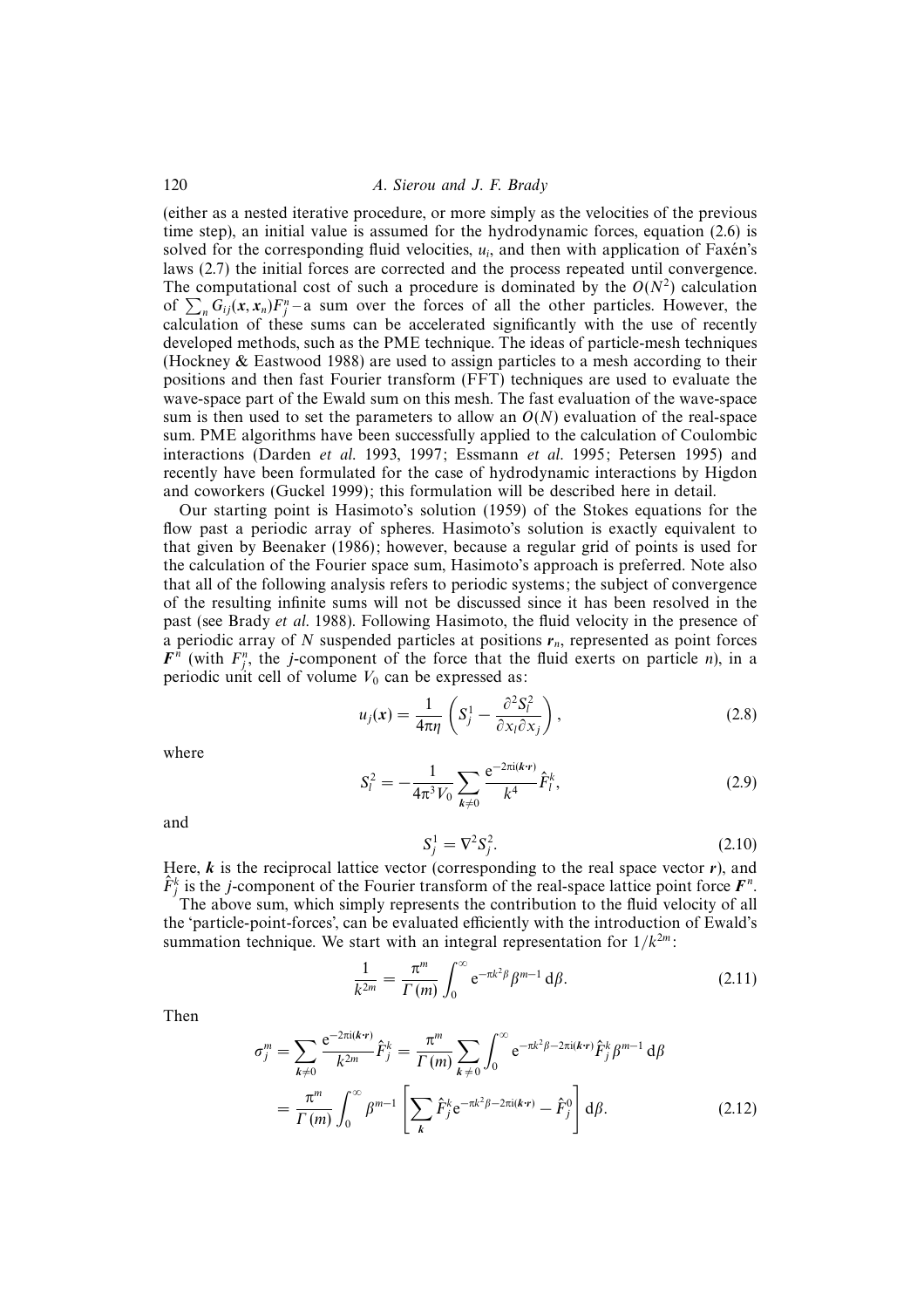A splitting parameter  $\alpha$  is introduced and the integral in (2.12) is split into two parts, one from 0 to  $\alpha$ , and the other from  $\alpha$  to  $\infty$ . Ewald's theta transformation formula

$$
\sum_{k} \hat{F}_{j}^{k} e^{-\pi k^{2} \beta - 2\pi i (kr)} = \frac{V_{0}}{\beta^{3/2}} \sum_{n} e^{-\pi (r - r_{n})/\beta} F_{j}^{n}
$$
 (2.13)

is then applied to the integral from 0 to  $\alpha$ .

The general formula for the evaluation of  $S_j^1$  or  $S_j^2$  is then:

$$
\sigma_j^m = \sum_{k \neq 0} \frac{e^{-2\pi i (kr)}}{k^{2m}} \hat{F}_j^k
$$
  
=  $\frac{\pi^m \alpha^m}{\Gamma(m)} \left[ V_0 \alpha^{-3/2} \sum_n \phi_{-m+1/2} \left( \frac{\pi (r - r_n)^2}{\alpha} \right) F_j^n - \frac{\hat{F}_j^0}{m} \right]$   
+  $\frac{\pi^m \alpha^m}{\Gamma(m)} \left[ \sum_{k \neq 0} e^{-2\pi i (kr)} \phi_{m-1} (\pi \alpha k^2) \hat{F}_j^k \right],$  (2.14)

where we have replaced  $\beta = \alpha/\xi$  in the first integral and  $\beta = \alpha\xi$  in the second. The first sum and the constant term correspond to the real-space sum contribution from the presence of all particles (including the self-term), while the second sum is the wave-space sum excluding the  $k = 0$  term. The function  $\phi_{\nu}$  is the incomplete Γ-function:

$$
\phi_{\nu}(x) = \int_{1}^{\infty} \xi^{\nu} e^{-x\xi} d\xi, \qquad (2.15)
$$

and can easily be evaluated since it satisfies simple recurrence formulae (see Hasimoto 1959 for more detail).

Using (2.14) and substituting the expressions (2.9) and (2.10) for  $S_1$  and  $S_2$  into (2.8) for the fluid velocity, we obtain:

$$
u_j(\mathbf{x}) = \frac{1}{4\pi\eta} \left( \sum_n F_l^n \left[ \left( -\frac{\pi}{\alpha^{3/2}} \right) r^2 \phi_{1/2} \delta_{jl} + \alpha^{-1/2} \delta_{jl} + \left( \frac{\pi}{\alpha^{3/2}} \right) x_l x_j \phi_{1/2} \right] \right) + \frac{1}{4\pi\eta} \left( \frac{1}{\pi V_0} \sum_{k \neq 0} e^{-2\pi i (kr)} \left( \frac{\hat{F}_j^k}{k^2} - \frac{\hat{F}_l^k k_l k_j}{k^4} \right) e^{-\pi \alpha k^2} \left( 1 + \pi \alpha k^2 \right) \right). \tag{2.16}
$$

This is the exact result for Stokes flow in a periodic array of point forces. We shall now show how this result can be generalized for the case of a random distribution of particles, to include higher moments (torque, stresslet, etc.) in order to account for the finite size of the particles in different types of flows, and we shall demonstrate an efficient way to calculate the above sums numerically.

The incomplete  $\Gamma$ -functions  $\phi_{\nu}(x)$  tend rapidly to zero as  $x \to \infty$ . Therefore as  $\alpha \rightarrow 0$ ,

$$
\phi_{-m+1/2}(\pi(\mathbf{r}-\mathbf{r}_n)^2/\alpha)\to 0
$$

and the velocity is represented as a pure wave-space sum. On the other hand, for large values of  $\alpha$  the wave-space sum contribution vanishes and the velocity is represented as a real-space sum. The choice of  $\alpha$  and the optimum efficiency of balancing the computational work for the evaluation of the two sums is one of the main issues of the algorithm.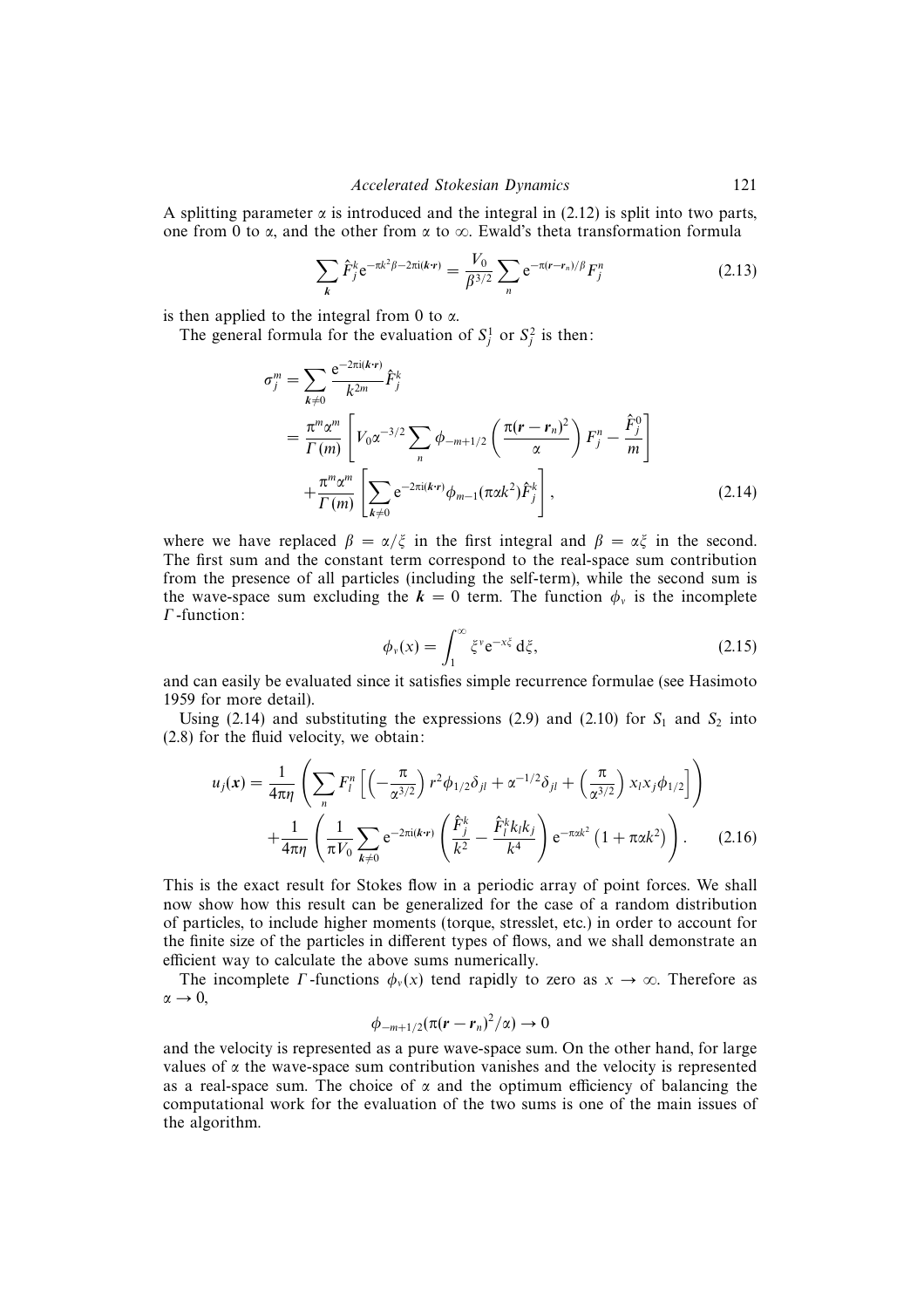

Figure 1. The transition from a force acting on a particle's centre to a set of forces acting on the grid points γ.

#### 2.2. Wave-space sum contribution

The wave-space sum contribution to the fluid velocity given by

$$
WS = \frac{1}{4\pi\eta} \left[ \frac{1}{\pi V_0} \sum_{k \neq 0} e^{-2\pi i (kr)} \left( \frac{\hat{F}_j^k}{k^2} - \frac{\hat{F}_l^k k_l k_j}{k^4} \right) e^{-\pi \alpha k^2} \left( 1 + \pi \alpha k^2 \right) \right],
$$
 (2.17)

can be evaluated efficiently as the inverse Fourier transform of the expression

$$
\left(\frac{\hat{F}_j^k}{k^2} - \frac{\hat{F}_l^k k_l k_j}{k^4}\right) e^{-\pi \alpha k^2} (1 + \pi \alpha k^2).
$$
 (2.18)

In order to do so, some further analysis of the meaning and calculation of  $\hat{F}^k_j$  is necessary. Let us consider again the flow past a periodic array of spheres. If the spheres are sufficiently small, then the force acting on the surface of each sphere can be simply assumed to be a point force acting on its centre. The position of sphere n can then be specified either in the real-space (*r*) or in the reciprocal-space (*k*). For the case of a real-space simple cubic lattice, the reciprocal space lattice is also simple cubic. Then if  $F_j^n$  is the j component of the point-force representing particle *n* at position  $r_n$ ,  $\hat{F}_j^k$  is simply its Fourier transform (on the same position, since both the real and reciprocal lattices are simple-cubic). For the case of a cubic array of point forces, the above description is all that is needed to evaluate the wave sum using conventional FFT methods. In order to address more realistic cases, e.g. finite-sized particles in random configurations and in different external fields, while still maintaining the 'lattice-point-force' approach, we must implement a more general particle and grid representation.

Let us now consider the case of a random distribution of spheres in a periodic computational domain where the particles are no longer part of a periodic array. Although the positions of the spheres no longer define a lattice, we can still define an artificial rectangular grid over the computational domain (see figure 1); the positions of the particles, however, no longer coincide with the grid-points. It is nevertheless possible to transfer the force acting on the centre of each sphere to a collection of forces acting on the grid-points located in the vicinity of the sphere. This is done by following well-known particle-mesh algorithms (Eastwood & Hockney 1988). It is desirable that the transition from the particle centre to the grid should involve only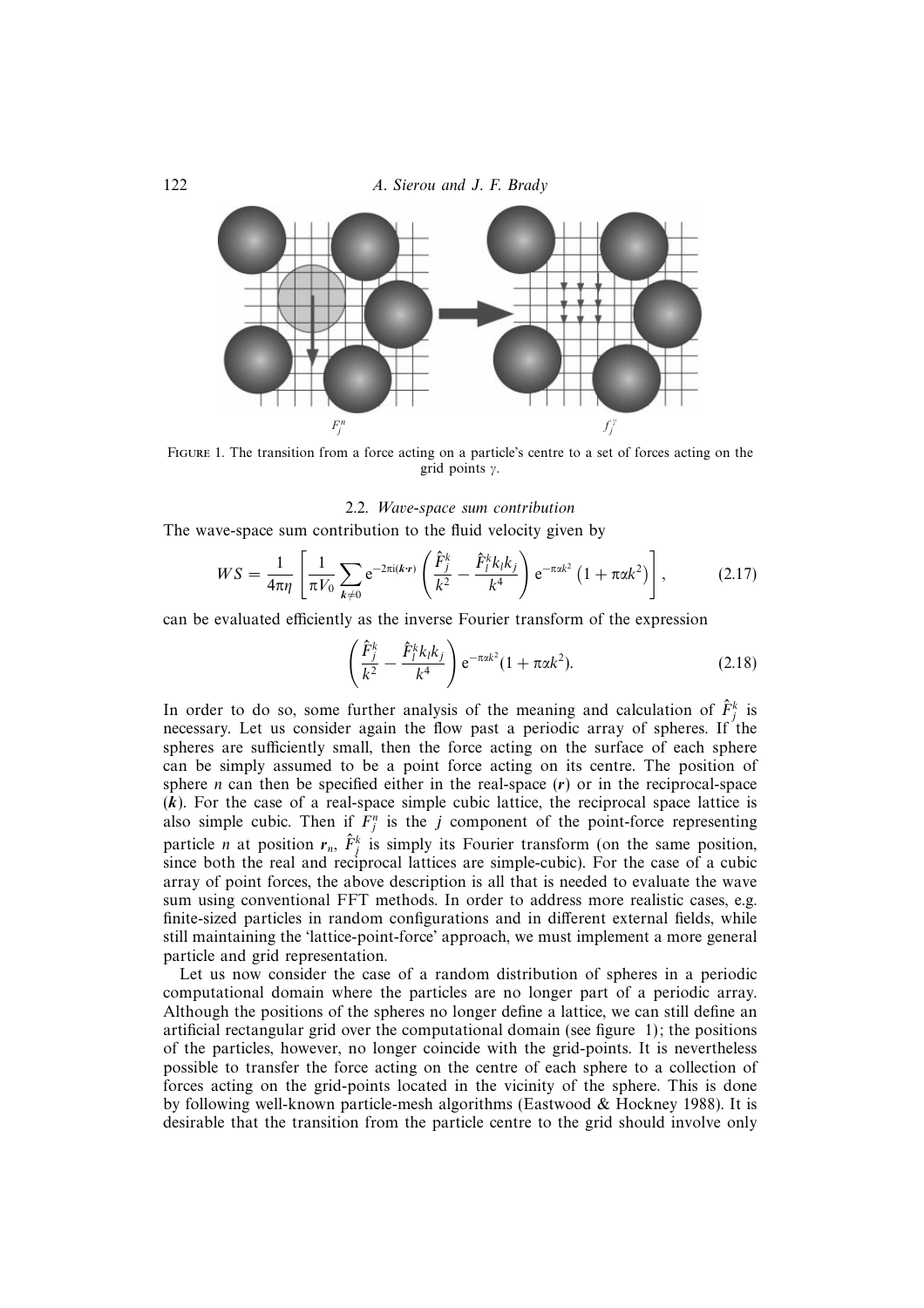a relatively small number of grid points, be a smooth function of the location of the particle and capture the correct long-range physics for distances far away from the force centre. Here, we perform the force assignment by the use of matched Taylor series expansions. For example, for the point force we require:

$$
F_j^0 e^{-2\pi(\mathbf{k} \cdot \mathbf{r}^0)} = \sum_{nodes \gamma} f_j^{\gamma} e^{-2\pi i(\mathbf{k} \cdot \mathbf{r}^{\gamma})}, \qquad (2.19)
$$

or, after Taylor series expansion:

$$
F_j^0(1 + 2\pi i k_l x_l^0 - 2\pi^2 k_l k_m x_l^0 x_m^0 + \cdots)
$$
  
= 
$$
\sum_{nodes} f_j^{\gamma}(1 + 2\pi i k_l x_l^{\gamma} - 2\pi^2 k_l k_m x_l^{\gamma} x_n^{\gamma} + \cdots),
$$
 (2.20)

where  $x_l^0$  is the *l*-coordinate of the actual position of the particle and  $x_l^{\gamma}$  is the *l*-coordinate of the grid-point positions  $\gamma$ . Equations (2.19) and (2.20) simply state that when a force is transferred to the grid from a particle centre, all its moments are also preserved. It is of course not possible to retain infinite terms in (2.20) and a truncated version is used.

The above analysis was limited to the case of point-forces; in most practical applications, however, we must take into account the particle size and represent the particles more accurately. Following the conventional Stokesian Dynamics approach, each particle is represented as an expansion of the force density on its surface in a series of moments at its centre. Using the same level of accuracy as in conventional SD, each spherical particle is represented as a point force  $\vec{F}$ , a doublet  $\vec{D}$  (corresponding to the torque and stresslet), a potential dipole *d* (which is simply equal to  $-a^2F/6\eta$ , where  $a$  is the particle radius), and a potential quadrupole  $L$  (which simply equals <sup>−</sup>a<sup>4</sup>*S*/10η, where *<sup>S</sup>* is the particle stresslet), while higher moments are neglected. The redistribution of the potential doublet, dipole, etc., follows the exact same procedure as for the force since they are just higher moments of the force singularity, and formulae equivalent to (2.20) can be derived. These formulae simply state, as was the case with (2.20), that the net force, torque, stresslet, etc. is conserved when transferred from the particle to the grid. The number of moments retained depends on the desired accuracy, and for this work an  $O(k^3)$  matching is used, which means that the potential quadrupole is distributed to the grid with a leading error of  $O(1)$ . To obtain that level of accuracy, the force moments must be distributed as equivalent forces on a  $5 \times 5 \times 5$  set of grid points centred at the node closest to the particle centre. Higher accuracy can be obtained with an increased number of matched terms (corresponding to increased number of grid points upon which the force is distributed), but the computational cost increases accordingly. The formulae for the moment distribution on the grid can be found in Sierou (2001) or obtained from the editorial office or the authors on request.

To summarize, the wave sum is calculated through the following steps: (i) each particle's force/torque/stresslet/etc. is distributed on a regular mesh over the computational domain, (ii) the FFT of the distributed forces is calculated and the expression in equation (2.18) is evaluated, (iii) the inverse FFT of step (ii) is calculated, which simply gives the wave-space sum of equation (2.17). Thus, at the end, for a given set of forces and higher moments on the particles, the contribution to the fluid velocity owing to the wave-space sum is calculated. This is a far-field contribution. The distribution of the forces on the grid and the simultaneous solution for all grid points includes effects from all particles.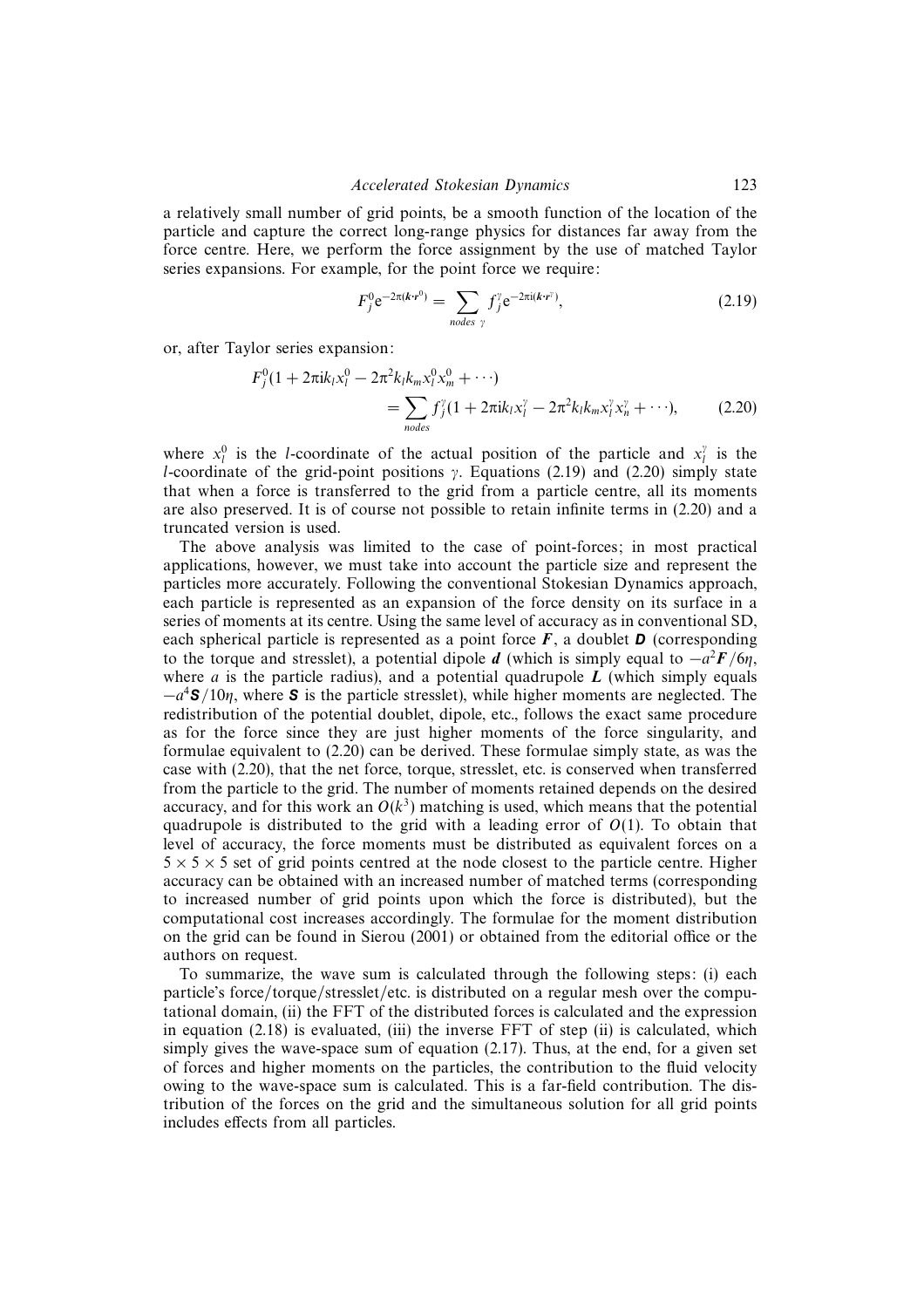This velocity corresponds to the fluid velocity on the given grid of nodes and not to the velocity at the particle centres, which is required for Faxen's laws. The fluid velocity at a particle's centre is obtained by interpolating from the grid to the particle position by a simple Lagrangian interpolation with a  $5 \times 5 \times 5$  set of grid points for each particle. The general form of the Lagrangian interpolation is:

$$
\mathbf{u}(\mathbf{x}_0) = \sum_{i=1}^5 \sum_{j=1}^5 \sum_{k=1}^5 h_i(x) h_j(y) h_k(z) \mathbf{u}_{i,j,k},
$$
 (2.21)

where  $u(x_0)$  is the interpolated velocity at position  $x_0$ , and  $u_{i,j,k}$  are the velocities at a given grid point  $(i, j, k)$  (the indices i, j and k now correspond to local nodes around each particle's centre). The interpolating polynomials are of the form:

$$
h_i(x_0) = \frac{\prod_{j,j \neq i} (x_0 - x_j)}{\prod_{j,j \neq i} (x_i - x_j)},
$$
\n(2.22)

where  $x_i$  are the positions of the interpolation grid points in one dimension. The derivatives of the interpolants are then used to calculate the derivatives of the fluid velocity at the particle's centre.

#### 2.3. Real-space sum contribution

In addition to the wave-space sum contribution, the real-space sum expression,

$$
RS = \frac{1}{4\pi\eta} \sum_{n} F_{l}^{n} \left[ \left( -\frac{\pi}{\alpha^{3/2}} \right) \phi_{1/2} r^{2} \delta_{jl} + \alpha^{-1/2} \delta_{jl} + \left( \frac{\pi}{\alpha^{3/2}} \right) \phi_{1/2} x_{l} x_{j} \right],
$$
 (2.23)

must be evaluated. This equation gives the velocity at any point in the fluid owing to the presence of an array of point forces at distances  $r_n$ ; similar expressions can be obtained in a straightforward manner for the velocity and any number of higher derivatives of the velocity due to the presence of a torque, stresslet, etc. Equation (2.23) suggests that the calculation of the real-space sum requires  $O(N^2)$  operations, since the calculation of the velocity at each particle centre requires the sum over all particles (including a self-term). The incomplete  $\Gamma$ -function,  $\phi_{\nu}$ , however, decays very fast, so that for small enough  $\alpha$  the contribution of particle pairs that are not near neighbours will be very small and can be neglected without significant error. The elementary way to evaluate this sum is to sweep through all the particles, test whether their separation is less than a 'cutoff separation',  $r_c$ , and if so compute the two-particle contribution according to (2.23). Such an approach is clearly impractical, however, since it also gives an operation count that scales as  $N^2$ .

To reduce the computational cost we arrange the particles in such a way that the tests for locating the neighbouring particles are only performed over a small subset  $N_n$  of the total number of particles N. This is accomplished by introducing a 'chaining mesh' (Hockney & Eastwood 1988), which is a regular lattice of  $(M_x \times M_y \times M_z)$ cells covering the computational periodic box; the number of cells in each direction is such that the lengths of each side of each cell are always greater or equal to the aforementioned cutoff radius. Those particles that have non-zero contributions to the real-space sum of the hydrodynamic force must lie either in the same cell as any given particle, or in one of the 27 neighbouring cells, and therefore we only need to sweep through those neighbouring cells in search of a particle's nearest neighbours. The calculation of the infinite real-space sum is thus reduced to the calculation of the sum locally over only a small number of neighbouring particles – those particles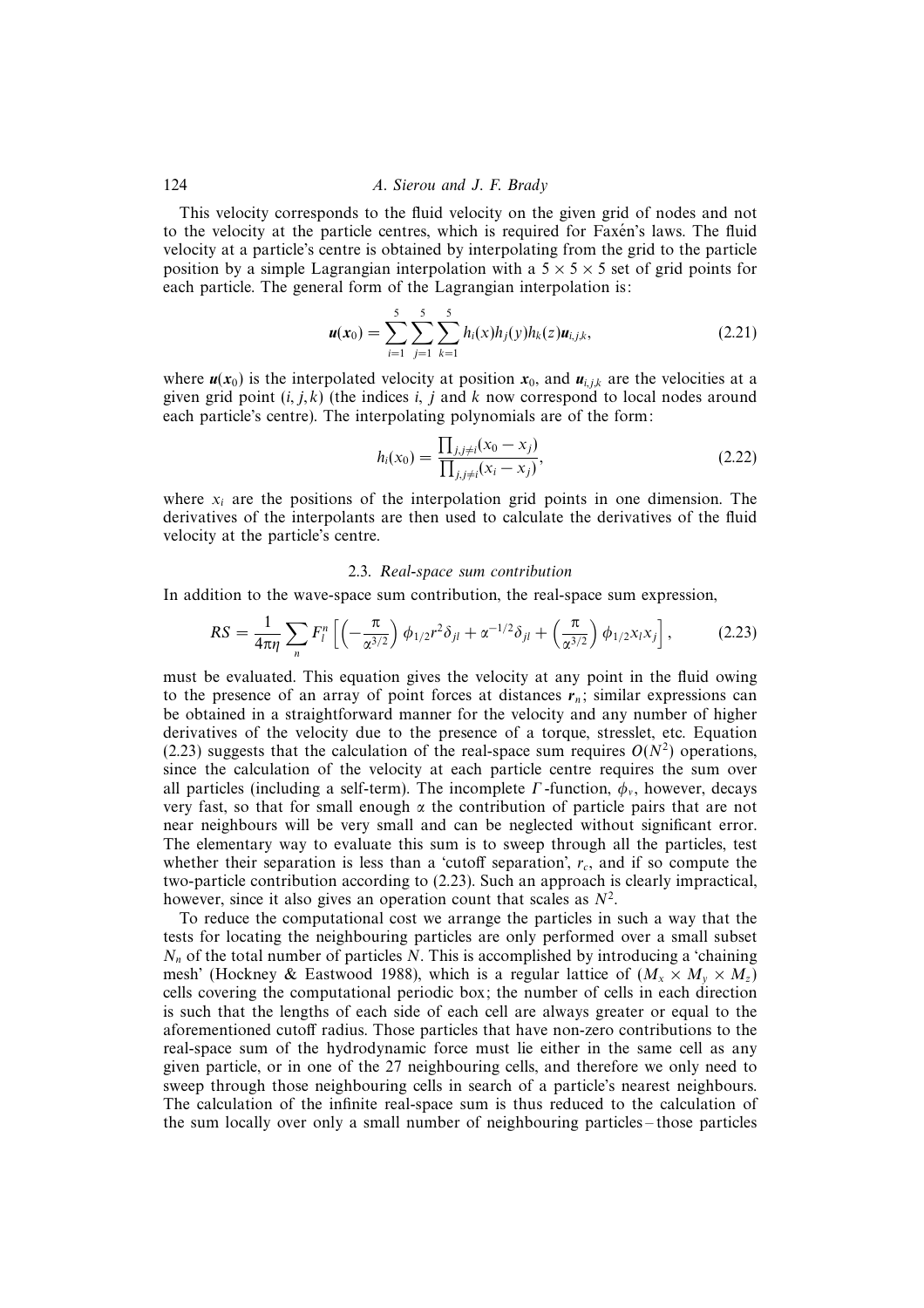that are closer than the chosen value of the cutoff radius,  $r_c$ . (The choice of  $r_c$ and its effect on the accuracy of the calculation will be discussed in detail in the following section.) The real-space sum calculation can thus be done analytically in a straightforward manner; the detailed formulae (Sierou 2001) corresponding to the contributions of higher moments may be obtained upon request from the editorial office or the authors. Note that according to (2.23), when calculating the real-space correction to the fluid velocity at the centre of a particle, the real-space sum is performed over all neighbouring particles, including the reference particle, and thus a self-term contribution must also be calculated. After the completion of the real-space sum step for every neighbouring particle pair, a correction to the fluid velocity at the particle centre is evaluated, which is added to the already evaluated fluid velocity from the wave-space sum.

As a final note, in a sheared suspension, the unit cell and FFT grid points must deform along with the shear rate until the lattice repeats itself, typically at the end of one strain for simple shear flow.

## 2.4. Force laws

With the fluid velocity determined at each particle centre, the far-field force, torque and stresslet exerted on each particle are calculated from Faxén's laws:

$$
\boldsymbol{F}_{\mathcal{F}} = -6\pi\eta a \left( \boldsymbol{U}_{p} - \boldsymbol{u}^{\infty}(\boldsymbol{x}) \right) + 6\pi\eta a (1 + \frac{1}{6}a^{2}\nabla^{2})(\boldsymbol{u}_{\mathcal{F}}), \qquad (2.24a)
$$

$$
\boldsymbol{T}_{\text{ff}} = -8\pi\eta a^3 \left( \Omega_p - \boldsymbol{\omega}^{\infty}(\boldsymbol{x}) \right) + 4\pi\eta a^3 \nabla \times (\boldsymbol{u}_{\text{ff}}), \qquad (2.24b)
$$

$$
\mathbf{S}_{\mathcal{J}} = \frac{20}{3}\pi\eta a^3 \mathbf{E} + \frac{20}{3}\pi\eta a^3 (1 + \frac{1}{10}a^2 \nabla^2)(\mathbf{e}_{\mathcal{J}}), \tag{2.24c}
$$

where  $u_f$  corresponds to the far-field fluid velocity evaluated at the centre of the particle, *U*<sup>p</sup> and *Ω*<sup>p</sup> are the particle translational and angular velocities, *u*∞, *ω*<sup>∞</sup> and *E* are the bulk velocity, angular velocity and rate of strain, respectively, and  $e_f$  is the rate of strain of the far-field velocity.

The scheme described above corresponds to a prediction–correction method where the hydrodynamic forces on the particles are first used as input to calculate both the wave- and real-space contributions to the fluid velocity and then the forces are calculated again from the far-field velocities with the assistance of Faxen's laws. Determining the forces is the resistance formulation of the problem – for a given configuration of particles and particle velocities, the particle forces and force moments are calculated. It has recently been shown (Ichiki  $\&$  Brady 2001) that the method of reflections (which corresponds to the simplest iterative scheme for the inversion of the mobility matrix) can be divergent when more than two particles are present.

An alternative way to invert the mobility matrix, which is still largely based on the method of reflections, is to use a simple under-relaxation scheme and replace (2.24) by:

$$
\boldsymbol{F}_{\mathcal{F}} = \left[ -6\pi \eta a \left( \boldsymbol{U}_{p} - \boldsymbol{u}^{\infty}(\boldsymbol{x}) \right) + 6\pi \eta a (1 + \frac{1}{6} a^{2} \nabla^{2}) (\boldsymbol{u}_{\mathcal{F}}) \right] \boldsymbol{\omega} + \boldsymbol{F}_{\mathcal{F}}^{old} (1 - \boldsymbol{\omega}), \tag{2.25}
$$

where  $\omega$  is the relaxation parameter, and  $\mathbf{F}_{ff}^{old}$  is the previous guess for  $\mathbf{F}_{ff}$ . In practice, values of  $\omega$  as low as 0.05 may be necessary for very large, or very dense systems, which leads to a large number of iterations when the initial guess is poor. The relaxation parameter  $\omega$  appears to have no significant effect on the dynamics of the system after the system is relaxed to a quasi-steady state (typically after the particles have moved the length of the unit cell). For a fixed geometry, as in the lattice calculations described in  $\S$  3, the relaxation parameter has no effect. As suggested by Ichiki & Brady (2001), the breakdown of the method of reflections can also be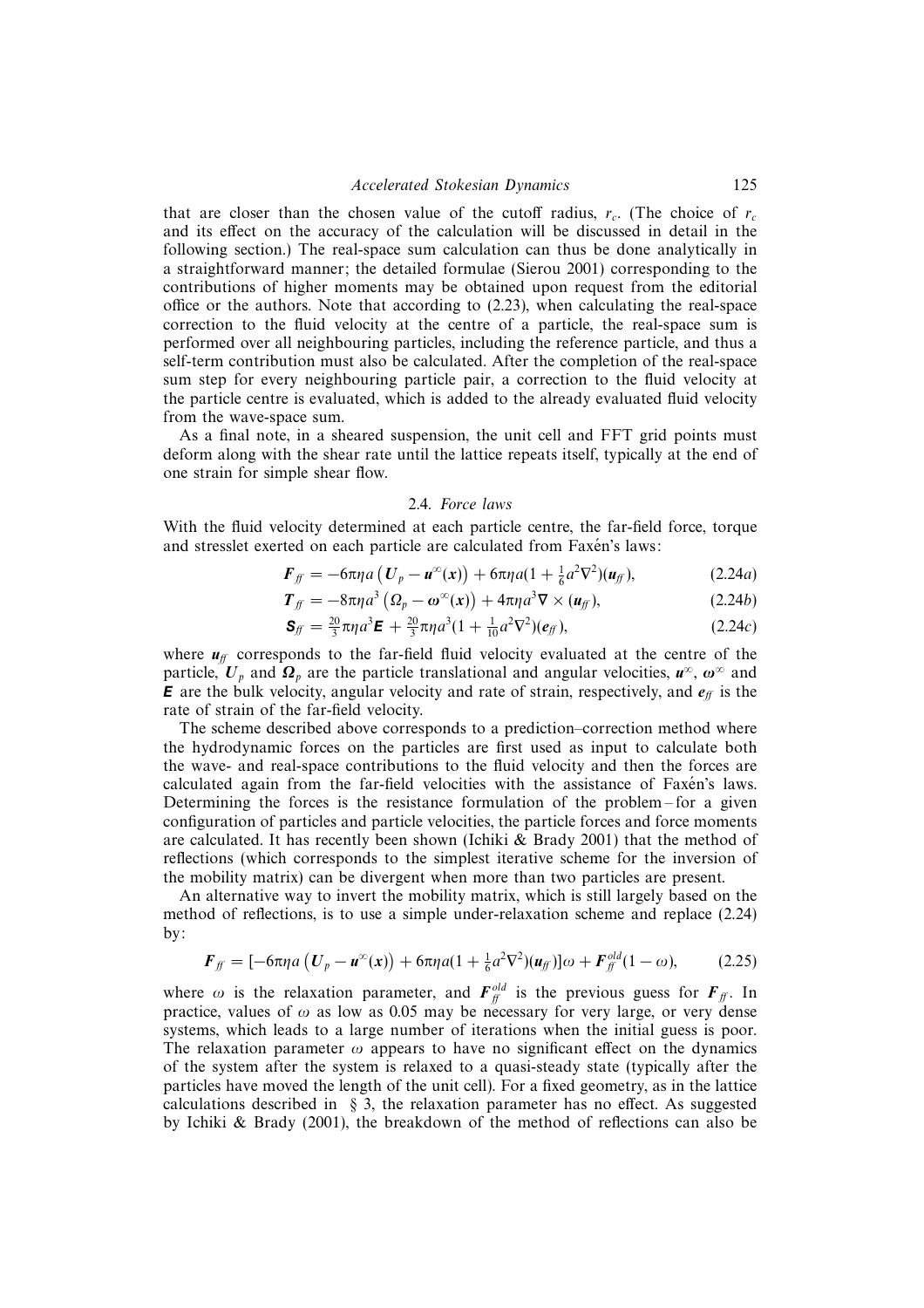overcome by the use of a conjugate-gradient-type iterative method. The generalized minimum residual method (GMRES) was used here, and it was found that very accurate results can always be obtained with very few iterations. (It should be noted that the fact that the mobility matrix is never constructed does not introduce any further difficulties since in most iterative methods matrices only appear as products with vectors.)

We also briefly note here that the particle pressure (Morris, Jeffrey  $\&$  Brady 1993) can be readily calculated following the same procedure. The wave-space contribution is obtained as part of the FFT procedure since it simply corresponds to the fluid pressure at the centre of each particle, while the real-space sum part is calculated analytically.

## 2.5. Near-field interactions

Lubrication interactions are included in a manner very similar to conventional SD. The two-body resistance matrix  $\mathbf{R}_{2B}$  of equation (2.4) is calculated from the known exact results, and the part of the two-body interactions already included in the far field  $({\bf R}_{2B}^{\infty})$  is subtracted as in conventional SD. The chaining mesh is again used so that only interactions between neighbouring particles will be included, thus reducing the computational cost from  $N^2$  to  $NN_n$ , where  $N_n$  is now the number of particles closer to the cutoff radius for lubrication, which is 4a. To further reduce both the computational cost and the memory requirements the near-field resistance matrices are stored in a sparse form, i.e. for each particle only the non-zero contributions from neighbouring particles are stored, reducing the dimensions of  $R_{FU}$  from  $6N \times 6N$ to  $6N \times 6N_n$ . This procedure allows every multiplication with any of the near-field resistance matrices to be an  $O(N)$  operation.

#### 2.6. Time integration

After both the far-field force and the near-field resistance matrices are calculated, the new particle velocities must be calculated from (2.1), which, in the absence of particle inertia, gives

$$
0 = -\mathbf{R}_{FU, nf} \cdot (U_p - \mathbf{u}^{\infty}(\mathbf{x})) + \mathbf{R}_{FE, nf} : \mathbf{E}^{\infty} + \mathbf{F}^p + \mathbf{F}_{ff},
$$
 (2.26)

where now  $\mathbf{R}_{FU, nf}$  is a sparse, symmetric, positive-definite matrix. Note that since the far-field interactions are not included in the resistance matrix, the unit tensor *I* is added to  $\mathbf{R}_{FUM}$  and subtracted from equation (2.26) to assure positive definiteness. The most efficient way to solve a sparse symmetric positive-definite system is by an iterative method, where the computational times can scale linearly with the matrix size since the sparse matrix multiplications required for an iterative method scale as N. However, a carefully designed iterative method must be applied since the number of iterations can increase significantly with increasing  $N$ . It is also worth noting that in (2.26) the far-field force is considered known, implying that the previous step velocities have been used for its calculation; alternatively, an additional iterative scheme can be employed such that the velocities used in the far-field calculation are also updated. In most problems, either the far-field force is small in magnitude (e.g. sheared systems) or it does not change rapidly with time (e.g. sedimenting systems), and in both cases the two approaches give results that are statistically indistinguishable; the simpler approach is therefore used hereinafter.

Conjugate gradient methods provide a quite general means of solving the  $N \times N$ linear system

$$
\mathbf{A} \cdot \mathbf{y} = \mathbf{b}.\tag{2.27}
$$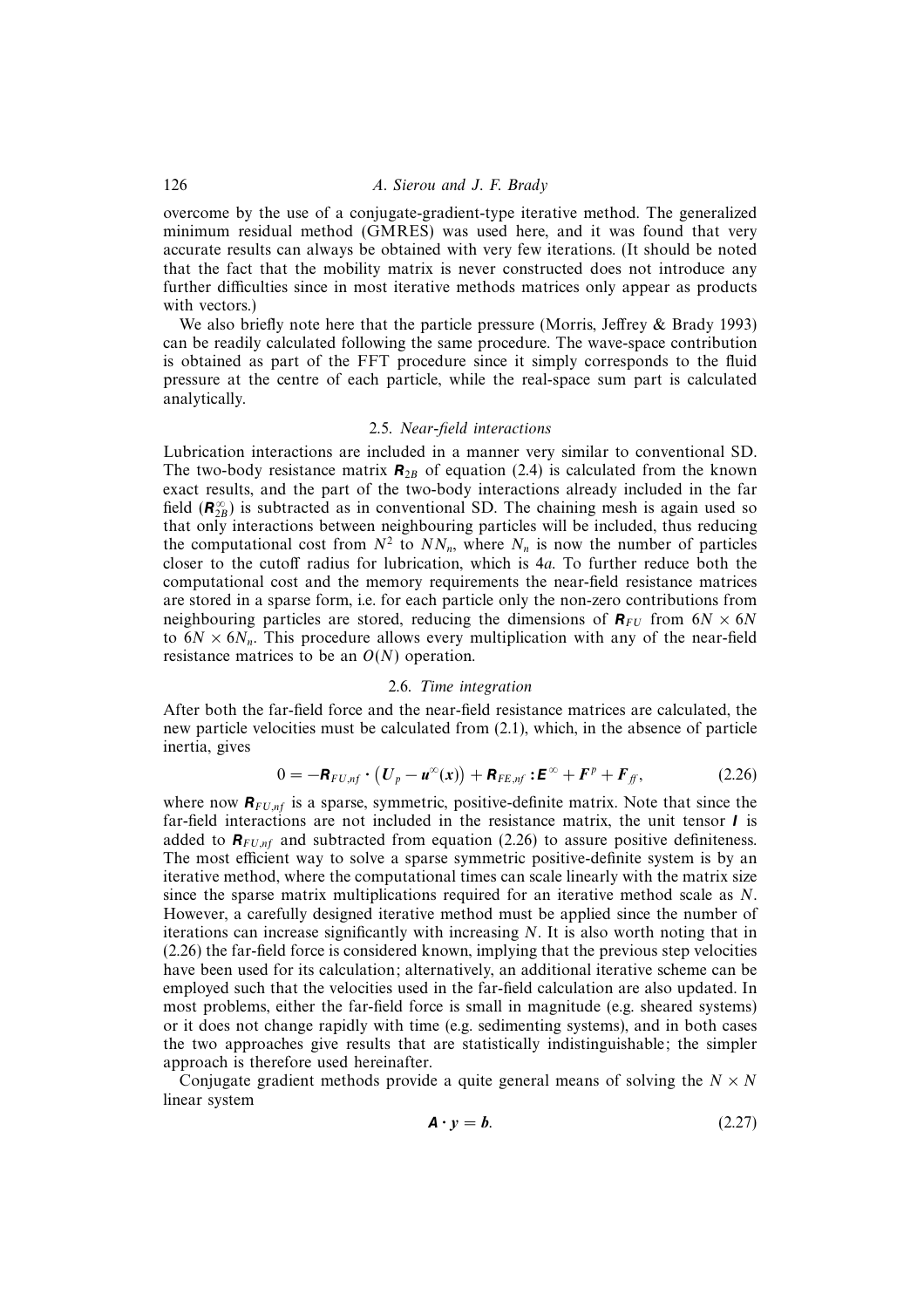The advantage of these methods is that they reference matrix *A* only through its product with a vector, an operation that can be very efficient for properly stored matrices. The basic idea behind them for the simplest case of a symmetric positivedefinite matrix is minimizing the function

$$
f(y) = \frac{1}{2}y \cdot \mathbf{A} \cdot y - b \cdot y,\tag{2.28}
$$

which is equivalent to its gradient  $\nabla f = \mathbf{A} \cdot \mathbf{y} - \mathbf{b}$  being zero, thus giving the solution to (2.27). The minimization proceeds by generating a succession of search directions and improved minimizers until the required accuracy is reached. The ordinary conjugate gradient method works well – the number of iterations required for convergence is reasonably small – for matrices that are well-conditioned, i.e. matrices with eigenvalues that are tightly clustered. This suggests using these methods on a preconditioned form of equation (2.27):

$$
(\tilde{\mathbf{A}}^{-1} \cdot \mathbf{A}) \cdot y = \tilde{\mathbf{A}}^{-1} \cdot \mathbf{b}.
$$
 (2.29)

The matrix  $\tilde{A}$  is called a preconditioner and its purpose is that now the matrix  $(\tilde{A}^{-1} \cdot A)$ will be well-conditioned, i.e. 'close' to the identity matrix.

Torres & Gilbert (1996) applied the conjugate gradient method for the sparse positive-definite near-field hydrodynamic resistance matrix  $R_{FU,nf}$  for different preconditioners and established that good convergence rates are possible when an incomplete Cholesky preconditioner is used. The incomplete Cholesky factor *L*<sup>0</sup> is constructed following the same algorithm as for the calculation for the complete Cholesky factor, except that a specific element  $L_{0,ij}$  is calculated only when the corresponding element  $R_{FU,ij}$  is non-zero and is otherwise set equal to zero. Thus, for each  $i = 1, 2, \ldots, 6N$ 

$$
L_{0,ii} = \left(R_{FU,ii} - \sum_{k=1}^{i-1} L_{0,ik}^2\right)^{1/2},\tag{2.30}
$$

and then for  $j = i + 1, i + 2, ..., 6N$ 

$$
L_{0,ji} = \begin{cases} \frac{1}{L_{0,ii}} \left( R_{FU,ij} - \sum_{k=1}^{i-1} L_{0,ik} L_{0,jk} \right) & \text{for} \quad R_{FU,ij} \neq 0, \\ 0 & \text{for} \quad R_{FU,ij} = 0. \end{cases}
$$
(2.31)

The main advantage of the incomplete Cholesky preconditioner is that it captures the essential physics of the lubrication forces between two nearly touching particles while remaining as sparse as the initial  $R_{FU}$ . If only the non-zero elements of  $L_0$ are computed and unnecessary operations with zero-valued elements are avoided, the preconditioning step remains an  $O(N)$  operation.

Following Torres & Gilbert (1996), a variation of the incomplete Cholesky factor is used where 'blocks' of the matrix  $L_0$  are handled as opposed to individual elements. Since the resistance matrix consists of  $6 \times 6$  blocks that map the velocity of one particle to the force/torque on another particle, the entire corresponding block of  $L_0$  is computed if any of the elements in the corresponding  $R_{FU}$  block are non-zero. Furthermore, they suggest a particle re-ordering according to the proximity of the particles to one another so that a more 'ordered' form of the resistance matrix can be used. The reverse Cuthill–McKee method (Cuthill & McKee 1969; George & Liu 1981) was found to achieve the best overall results, and we use this approach in our method. The benefit of particle reordering is both a more rapid convergence and a minimization of the breakdowns of the Cholesky preconditioner. Since an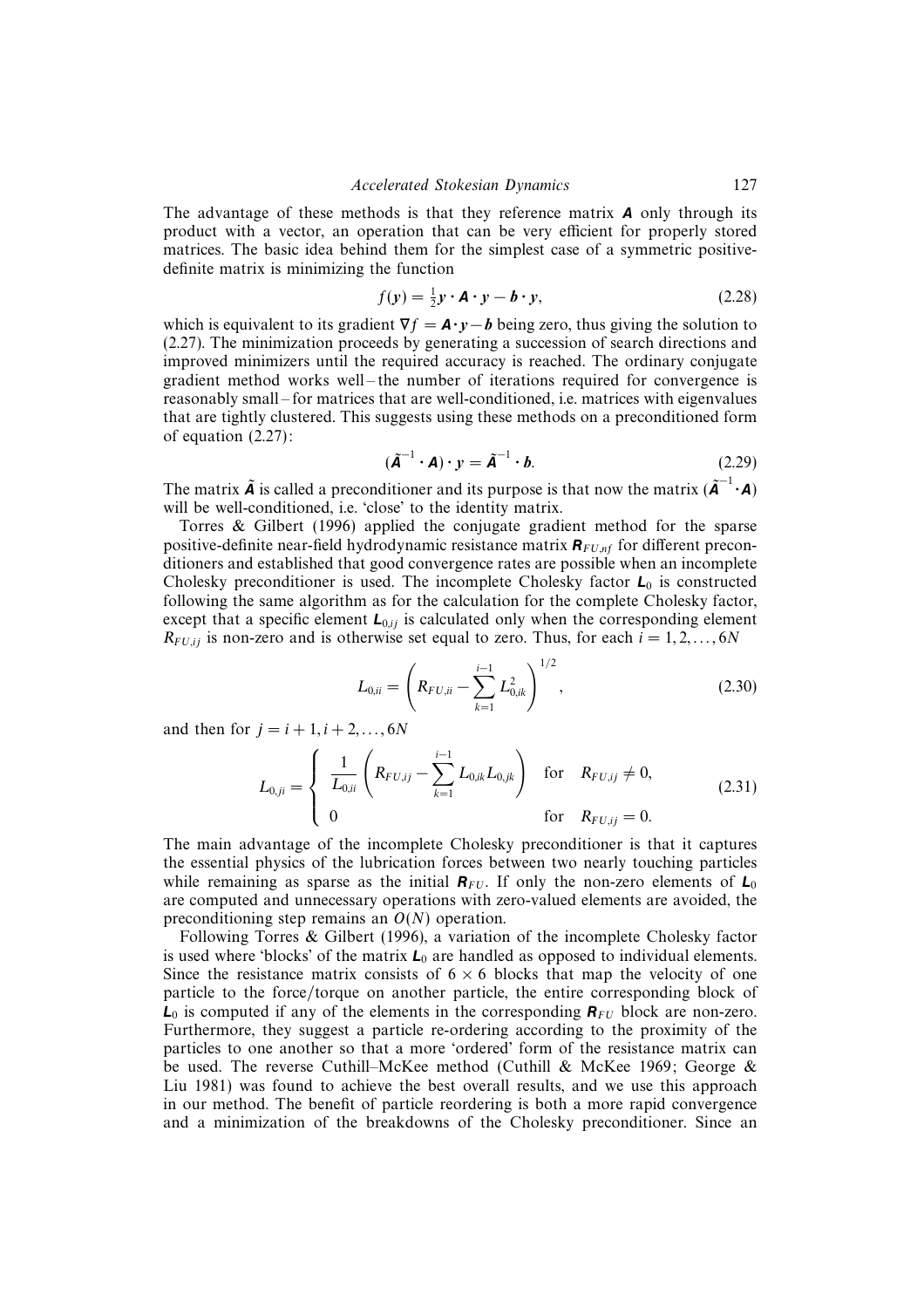

FIGURE 2. The number of iterations required for convergence of  $10^{-4}$ ,  $--$ , with and —, without preconditioning ( $N = 512$ ,  $\phi = 0.45$ , sheared system). The importance of an appropriate preconditioner becomes increasingly important for large strains as particle clusters form and the resulting resistance matrix,  $\mathbf{R}_{FU,nf}$ , becomes increasingly ill-conditioned.

incomplete version of the Cholesky factor is calculated, there is no guarantee, even for a symmetric positive-definite matrix, that square roots of negative numbers will not occur. To solve this problem  $qI$ , where  $q$  is a positive number large enough so that positive definiteness is obtained, is added to  $R_{FU}$ . Although this addition solves the problem, it increases the number of iterations required for convergence, and it was empirically observed by Torres & Gilbert that the reordering of the particles reduces significantly the number of factorization breakdowns.

We should emphasize here that the use of the preconditioner has a very important effect on the number of iterations required for convergence, especially for dense sheared systems. In the absence of preconditioning, the number of iterations can be of the order of 100–200 when particle clusters are forming and the interparticle separations become very small. Sangani & Mo (1996) also report iterations of the same order for their non-preconditioned system. The use of the preconditioner, however, decreases the number of iterations dramatically and most systems, including dense sheared suspensions, can be solved in less than 10 iterations. Figure 2 demonstrates the effect of the preconditioner for a sheared system of  $N = 512$  particles at volume fraction  $\phi = 0.45$ ; the necessary number of iterations to achieve an accuracy of 10<sup>-4</sup> in the residual calculation is significantly smaller for the preconditioned case. The effect of the preconditioner becomes even more significant with increasing strain; as the particles move closer together and form clusters, the non-preconditioned iterative procedure requires consistently more than 100 iterations for convergence.

The iterative procedure works well when the near-field lubrication matrix is reasonably well-behaved – in practice, when the interparticle distances are no less than  $(10^{-5}-10^{-6})a$ . In order to assure these minimum separations in a dynamic simulation, a repulsive interparticle force is generally required. When shearing a dense suspension in the absence of Brownian and/or interparticle forces, particle overlaps can occur even for extremely small time steps (Dratler & Schowalter 1996). The presence of an interparticle force can have a significant effect on the properties of some systems (e.g. sheared dense suspensions) and its impact is a matter for a separate study. The main point that we wish to make here is that our new method does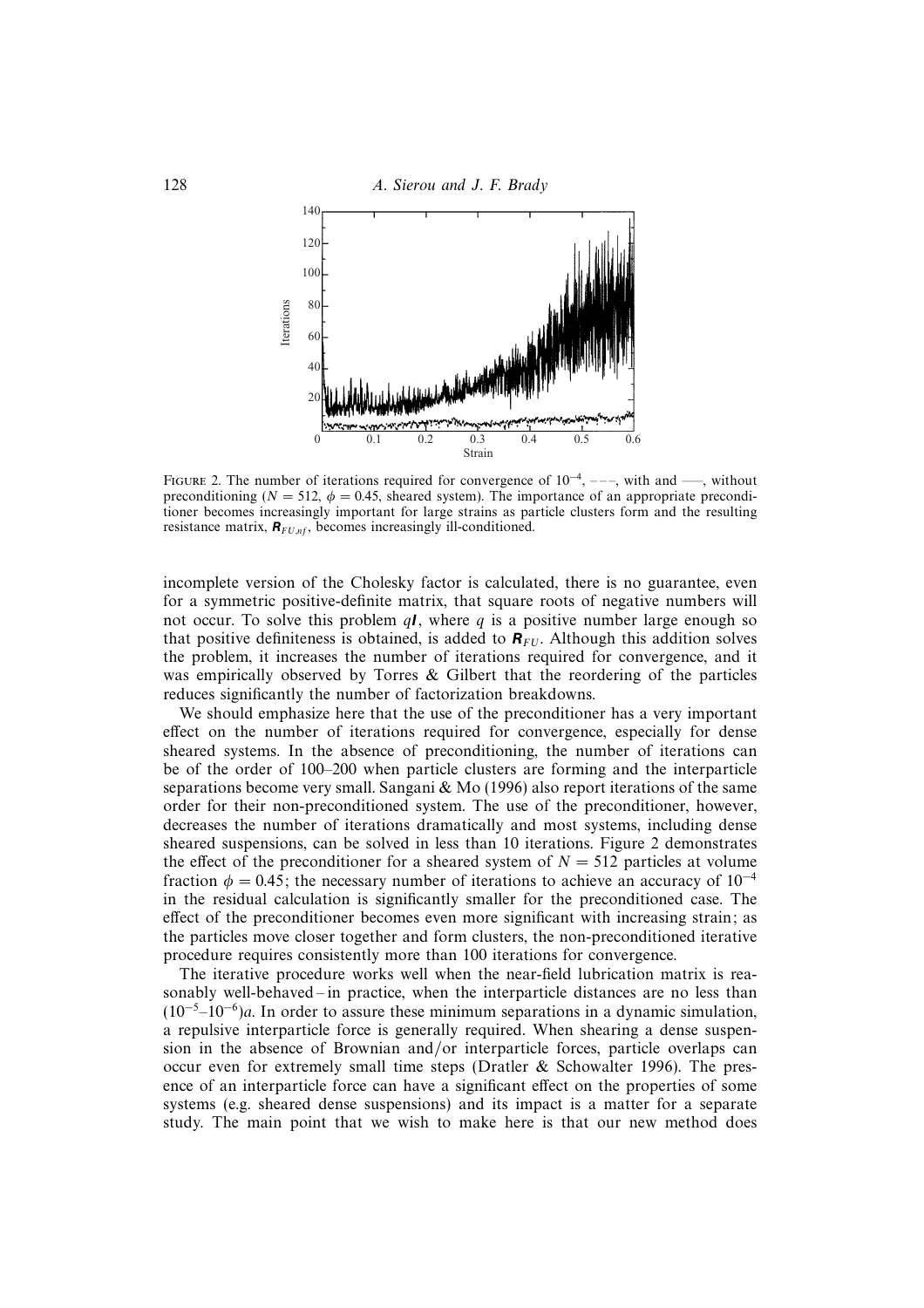not impose any more restrictions on the minimum interparticle separation compared to conventional SD, because the implicit inversion of the near-field resistance matrix captures the same physics as the inversion of the full resistance matrix. Since we shall validate the method only with non-dynamic results where the interparticle force will always be zero, the issue of the interparticle force will not be mentioned further.

#### 2.7. Total operations count for each time step

The most time consuming parts of our algorithm are the calculation of the far-field and near-field interactions and the inversion of the resistance matrix. The inversion of the resistance matrix, when done iteratively as described in the previous section, can be an  $O(N)$  operation depending on the preconditioner. The near-field interactions and the real-space contribution to the far-field, as was already discussed, can be calculated in  $O(N)$  operations with the introduction of a chaining mesh. The wavespace contribution of the far-field interactions, on the other hand, is calculated in  $O(N_m^3 \ln N_m)$ , where  $N_m$  is the total number of mesh points in each direction. In order for this part of the calculation to be  $O(N)$ ,  $N_m$  must scale as  $N^{1/3}$ . The number of mesh points  $N_m$  determines the accuracy of the wave-space sum calculation, and therefore our choice of  $N_m$  should be a compromise between desired accuracy and computational cost. This is where the choice of the splitting parameter  $\alpha$  becomes important.

For small values of  $\alpha$ , the wave-space sum constitutes the largest part of the contribution, and therefore a large number of FFT points per particle are necessary for an acceptable degree of accuracy. However, if a large value of  $\alpha$  is used, then the wave-space sum contribution is small and even low accuracy in its calculation leads to an acceptable overall error. The real-space sum on the other hand, requires a small value of  $\alpha$  to minimize its error since only a few neighbouring particles are used for the calculation of the real-space sum. By balancing those two requirements an optimum value of  $\alpha$  can be found that will give both acceptable accuracy and reasonable computational cost.

To demonstrate the effect of the method parameters – splitting parameter  $\alpha$ , cutoff radius for the calculation of the real-space sum  $r_c$ , and number of mesh-points  $N_m$  for the FFT calculation – on the Ewald-sum calculation, we study the following problem. A small number of particles  $(N = 30)$  is placed randomly in a unit cell of length  $L = 16a$ , corresponding to a volume fraction of 3%. An external force is imposed on all particles and the resulting far-field fluid velocities at the centre of each particle are calculated according to (2.16). The same calculation is repeated by using the exact formulation of the Ewald sum of (2.16); this is done by including the interactions between all the particles not only in the unit cell, but also in 10 neighbouring cells in each direction. The relative error between the exact Ewald-sum calculation and the PME calculation is then determined as  $(u_{fluid,PME} - u_{fluid,exact})/u_{fluid,exact}$  and averaged over all the positions of the particles. Figure 3 shows this relative error for different values of  $\alpha$ , wave-space sum discretization dx (=  $L/N_m$ , where L is the length of the unit cell and  $N_m$  is the number of FFT points in each direction) and cutoff radius  $r_c$ . It can be seen clearly that for every choice of dx and real-space sum cutoff radius, an optimum  $\alpha$  exists. This is expected since, as was already mentioned, for increasing  $\alpha$  the error in the wave-space sum calculation decreases, while the error in the real-space sum calculation increases. For a given  $dx$ , the error decreases with increasing  $r_c$ , while the optimum choice of  $\alpha$  increases with increasing  $r_c$ . In other words, for a fixed accuracy of the wave-space sum calculation, corresponding to a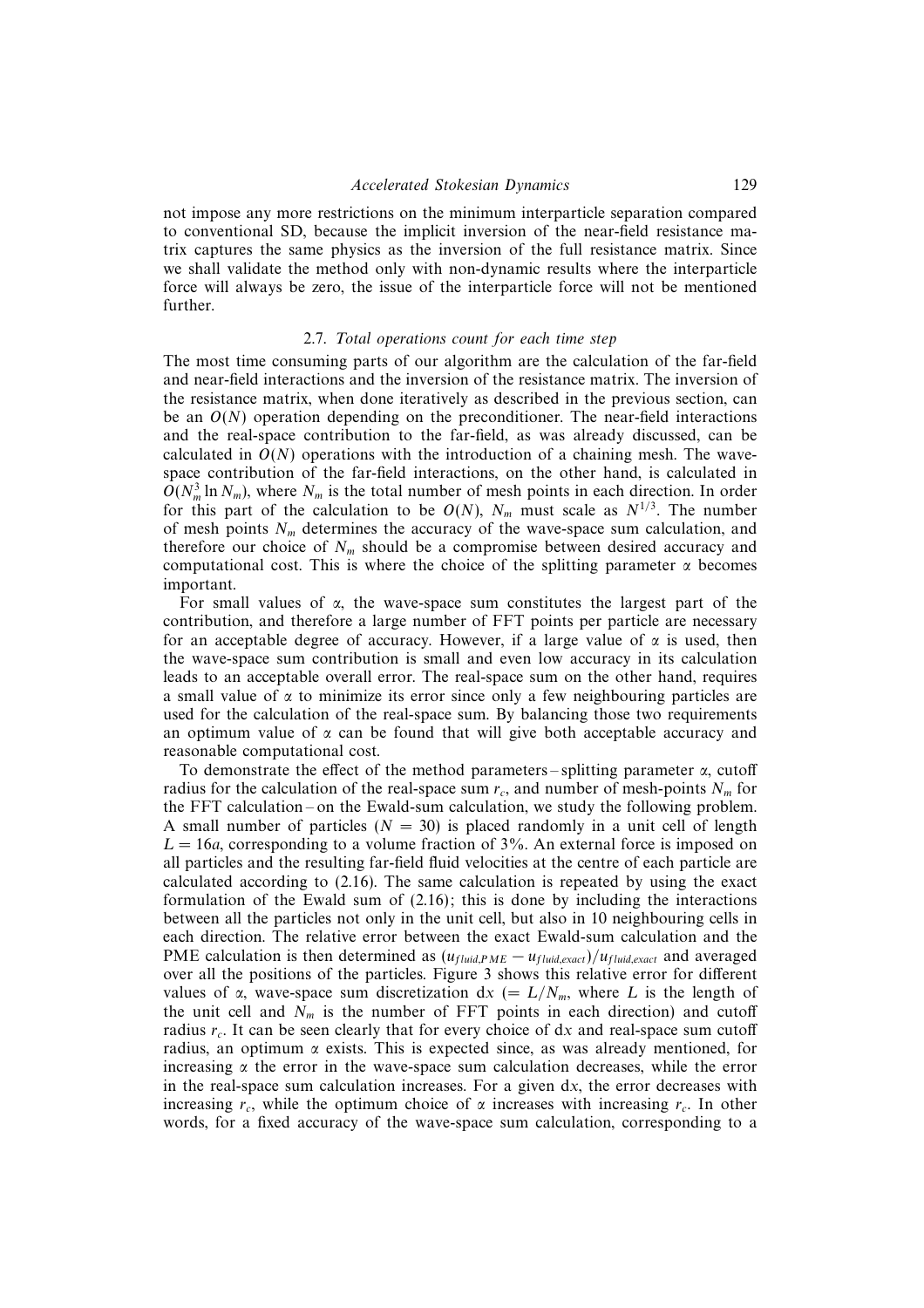130 A. Sierou and J. F. Brady



FIGURE 3. The relative error for the calculation of the fluid velocity for a system of  $N = 30$ particles in a gravitational field. The error is presented for different values of the wave-space sum discretization, dx, and different values of the real-space sum cutoff radius,  $r_c$ , as a function of the splitting parameter  $\alpha$ . (a)  $dx = 0.125a$ , (b) 0.25a, (c) 0.5a, (d) 1.0a.

fixed number of FFT points, the overall accuracy will increase as the accuracy of the real-space sum calculation increases (cutoff radius for the real-space sum increases). In addition, the increased accuracy of the real-space sum calculation is more important for larger values of the splitting parameter  $\alpha$ ; for small values of  $\alpha$  the real-spacesum contribution is very small and its accuracy does not affect the overall accuracy significantly. On the other hand, for a fixed cutoff radius and increasing number of FFT points, the optimum value of  $\alpha$  now decreases, since increased accuracy in the wave-space sum calculation now allows smaller values of the splitting parameter. It is also worth noting that the minimum error is completely determined by the choice of dx and  $r_c$ , and for some cases no choice of  $\alpha$  gives acceptable behaviour; for example, for the case of  $r_c = 2a$ ,  $dx = 1.0a$ , the minimum error is close to 30%. For two FFT points per particle radius (dx = 0.5a, figure 3c) and  $r_c = 6 - 7a$ , accuracy within 1% can be obtained with a choice of  $\alpha \approx 12 - 15$ , and for most applications this range of parameters will be used since it was found also to give an acceptable computational cost.

Figure 4 shows the computational time for one time step as a function of the number of particles N. The times correspond to a shearing problem at volume fraction  $\phi = 0.45$ ; one iteration is performed for the convergence of the far-field interactions, and the inversion of the near-field matrix takes 8–10 iterations for all numbers of particles shown. All the runs were performed on a single DEC Alpha AXP 21164 processor and the times are given in seconds. The data are in good agreement with the proposed  $N \ln N$  scaling set by the scaling of the FFT calculations.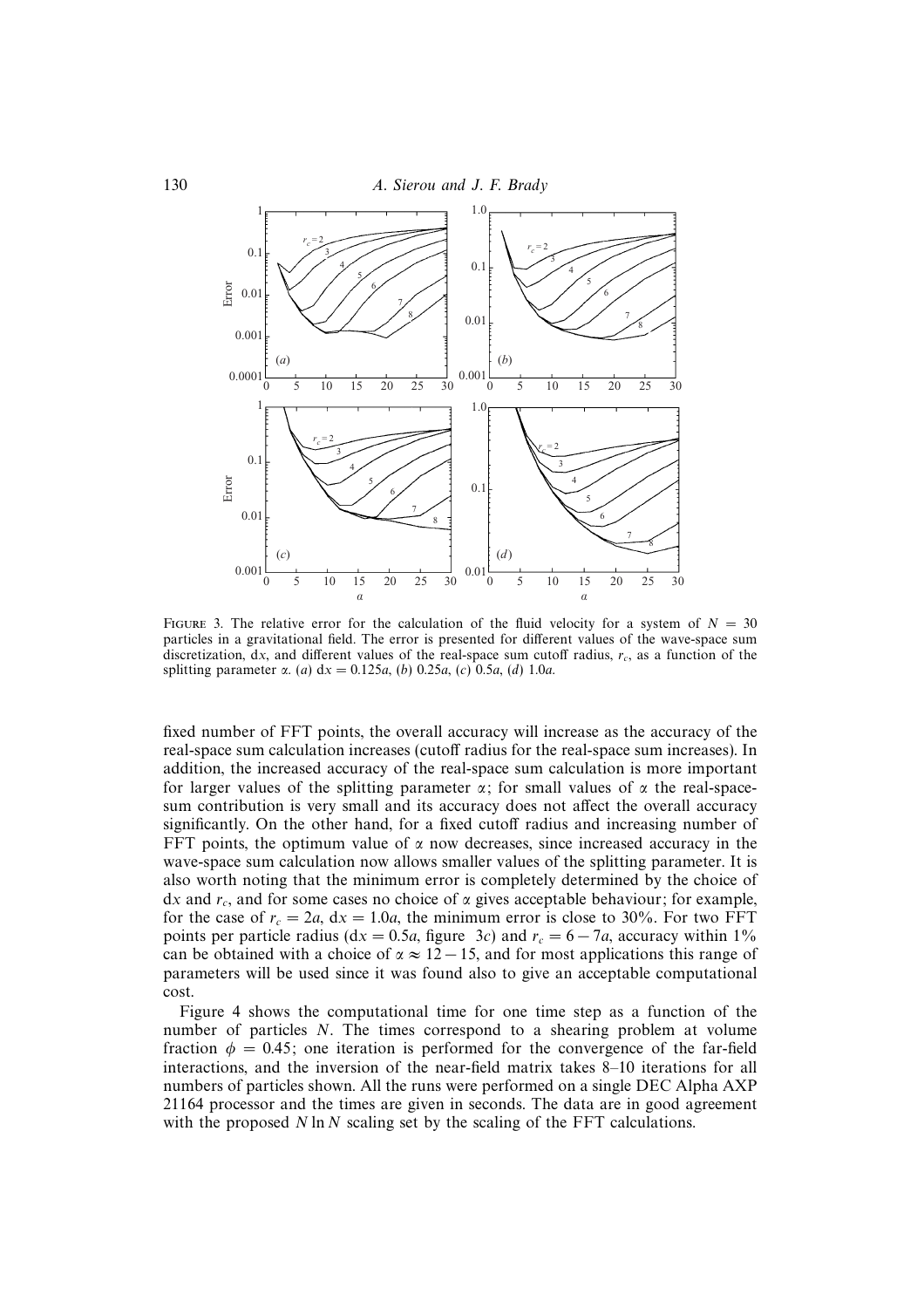Accelerated Stokesian Dynamics 131



Figure 4. The CPU time (in seconds) for one time step of a shearing simulation as a function of the number of particles N. Symbols,  $ASD; \dots, N \ln N$  scaling.

## 3. Results – simple cubic arrays

In this section, the accuracy of the method is tested for the case of simple cubic arrays of spheres, a case for which a number of analytical and simulation results are available. Different choices for the method parameters are presented, which further demonstrates – this time for a problem with a known solution – that the PME calculation of the far-field contribution can give acceptable accuracy with low computational cost.

#### 3.1. Sedimentation of cubic arrays: sensitivity to method parameters

The first case we consider is a set of 8 particles sedimenting in a simple cubic lattice. Since the system is periodic, the number of particles is not important and our main goal is to check the accuracy of the far-field calculations. It is easy to show that for identical spherical particles on a cubic lattice subject to a constant external force, the pairwise additive near-field forces will always sum to zero regardless of the volume fraction; therefore, the accuracy of the calculation of the far-field is the only issue. The exact infinite sums presented in  $\S 2.1$  are expected to give, within the number of moments included, results in exact agreement with the multipole moments analytical results of Zick  $\&$  Homsy (1982) and the conventional SD results, since an equivalent approach is used for their derivation. The introduction of an FFT method, however, truncates the wave-space sum to the number of mesh points used, while the introduction of a near-field-like approach to the real-space sum truncates it to only the contributions of a few neighbouring particles. Nevertheless, with a careful choice of the splitting parameter  $\alpha$ , the infinite sums decay rapidly and acceptable accuracy can be obtained.

Figure 5 presents the sedimentation velocity for a relatively low volume fraction,  $\phi = 0.064$ , as a function of both the splitting parameter  $\alpha$  and the wave-space sum discretization dx; the cutoff radius for the calculation of the real-space sum is defined so that only one neighbour in each direction is included,  $r_c = \sqrt{3} \times 4a \approx 7a$ . Good accuracy for the sedimentation velocity is obtained for a wide range of  $\alpha$  and a desired plateau is observed for  $\alpha$  near the optimum. The plateau in figure 5 corresponds to the range of  $\alpha$  where the inclusion of only one neighbour in the real-space sum and the discretization of the wave-space sum provide a nearly exact evaluation of the sums in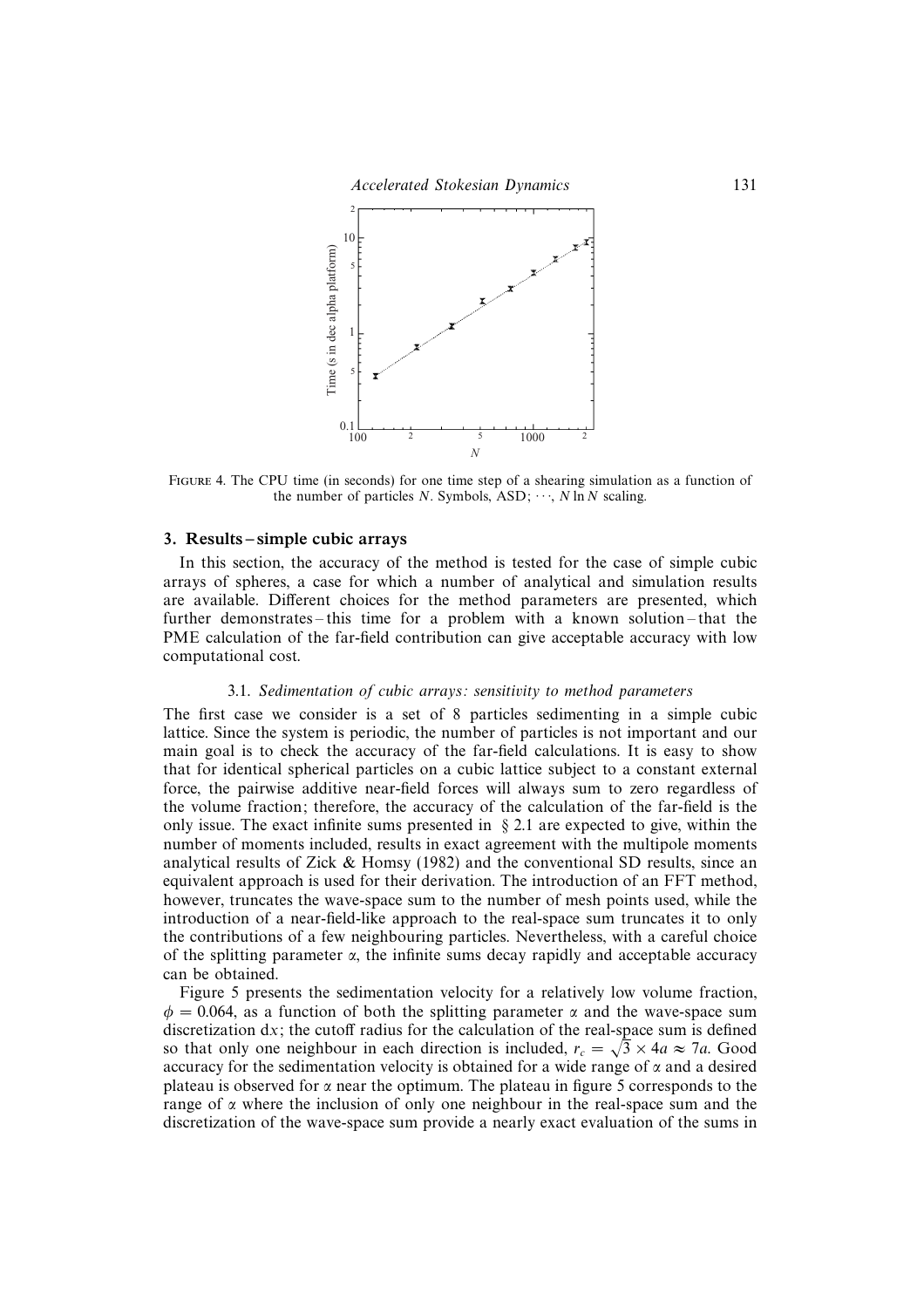

FIGURE 5. The dependence of the sedimentation velocity of an SC array of spheres on  $\alpha$ and dx;  $N = 8$ ,  $\phi = 0.064$ ,  $L = 8.0$ ,  $r_c = \sqrt{3} \times 4a$ .

equation (2.16). Obviously as the wave-space sum discretization  $(dx)$  becomes finer, a wider range of  $\alpha$  (starting from smaller values) can be used with no significant loss of accuracy. Near the optimum value of  $\alpha$ , however, values of dx near 0.5, or two points per particle radius, are sufficient for satisfactory accuracy, which allows us to treat large systems using a relatively small number of FFT discretization points.

Figures 6 and 7 present the same analysis for the case of  $\phi = 0.5236$ , a close packed simple cubic array. Figure 6 corresponds to the inclusion of only one neighbour in the real-space sum, a cutoff radius of  $r_c = \sqrt{3} \times 2a \approx 3.46a$ , while figure 7 corresponds to the inclusion of two neighbours,  $r_c = \sqrt{3} \times 4a \approx 7a$ . The case of  $r_c \approx 3.46a$  gives satisfactory results only when a fine wave-space discretization is used, in agreement with the observations of figure 3. In figure 7 on the other hand, the larger value of  $r_c$  allows fewer FFT points to be used and permits a greater range of  $\alpha$ , in this case going to larger values since more neighbouring particles have already been included. It should also be noted that for dense systems the same value of  $r_c$  corresponds to a larger number of near neighbours and therefore a larger computational cost in the real-space sum. On the other hand (for the same number of particles), dense systems correspond to much smaller unit cells and therefore the extra computational cost for the inclusion of more near neighbours is counteracted by the need for fewer FFT points for a given discretization (dx) and vice versa.

Figure 8 presents the sedimentation velocity for volume fraction  $\phi = 0.064$  and  $\alpha = 16$  as a function of the wave-space sum discretization parameter, dx, and for two different positions of the particles – on the grid points, and positioned midway between two grid points. This tests both the significance of the discretization in the wave-space sum and the accuracy of the force distribution/interpolation scheme. Again, for the given value of  $\alpha$  corresponding to a value near the optimum, no significant loss of accuracy occurs for a wide range of dx. Also, the positions of the particles on or off the FFT grid is of little importance even for the largest values of dx. The same parametric analysis was also conducted for the case of sheared suspensions; the dependence on the far-field method parameters was even less apparent in this case since lubrication is now important and the calculation of the near-field interactions dominates the accuracy of the method.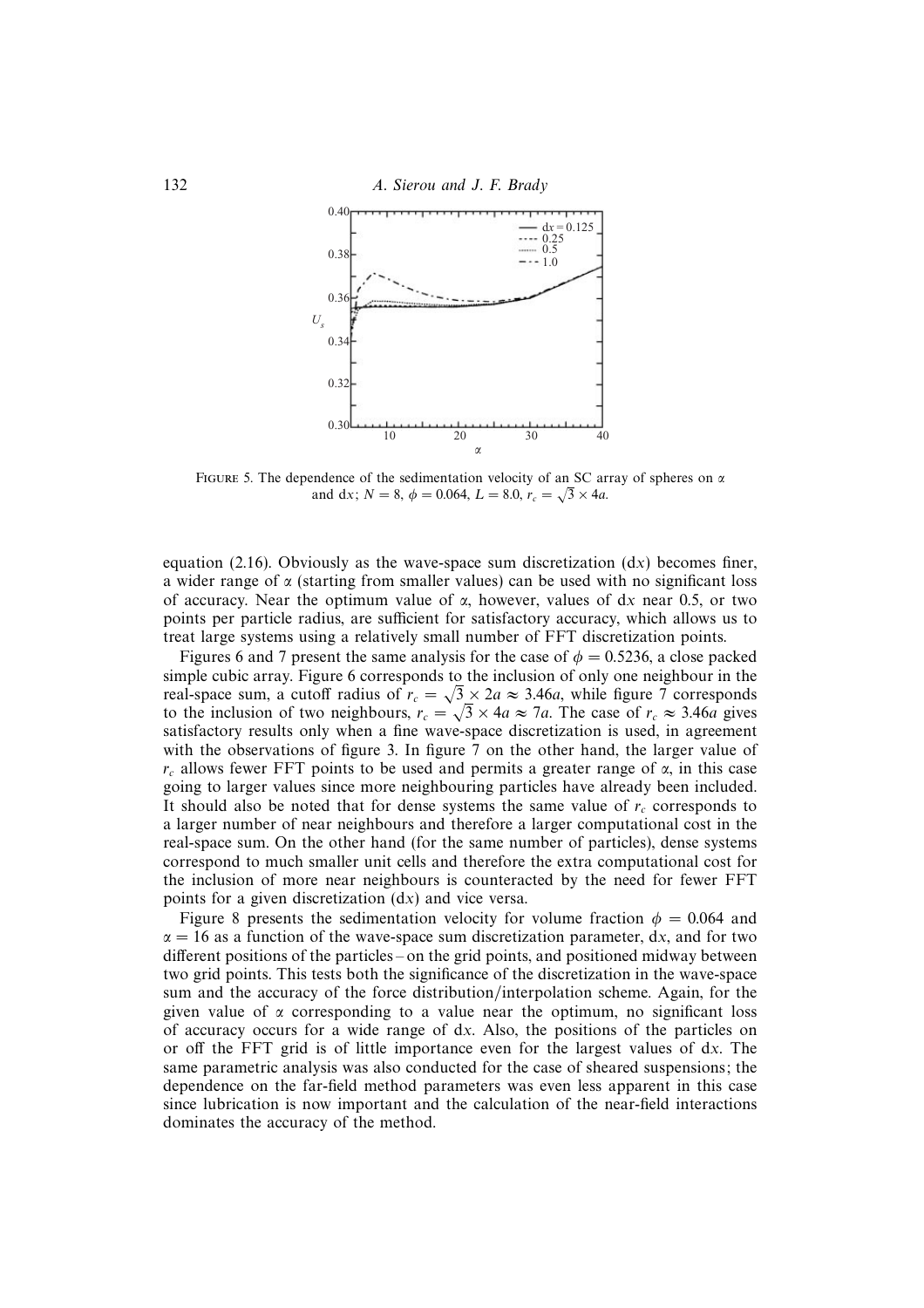Accelerated Stokesian Dynamics 133



FIGURE 6. The dependence of the sedimentation velocity of an SC array of spheres on  $\alpha$  and dx;  $N = 8, \phi = 0.5236, L = 4.0, r_c = \sqrt{3} \times 2a$ .



FIGURE 7. The dependence of sedimentation velocity of an SC array of spheres on  $\alpha$  and dx;  $N = 8, \phi = 0.5236, L = 4.0, r_c = \sqrt{3} \times 4a.$  (dx = 0.0625; ---, 0.125; ··, 0.25; ---, 0.5;  $-$ -, 1.0.

#### 3.2. Sedimentation of cubic arrays: volume fraction dependence

We now discuss the average sedimentation velocity of a simple cubic array of spherical particles as a function of the volume fraction  $\phi$ . As was already mentioned, lubrication plays no role in this problem and the accuracy of the resulting sedimentation velocity is solely determined by the accuracy of the far-field calculation. Since the mobility matrix is never calculated, the sedimentation velocity can be found by simply imposing an external force (gravity) on all the particles and calculating the resulting steady-state (converged) velocities. Also, since all particles are identical in a periodic lattice, they all have the same velocity and therefore the relative distances between particles always remain constant; in other words, there is no difference between a dynamic and a static approach to the problem. Figure 9 shows a comparison of the non-dimensional sedimentation velocity of a simple-cubic array of spheres obtained by the ASD method with the conventional SD results of Brady et al. (1988) and the theoretical calculations by Saffman (1973) and Zick & Homsy (1982). Saffman's calculations are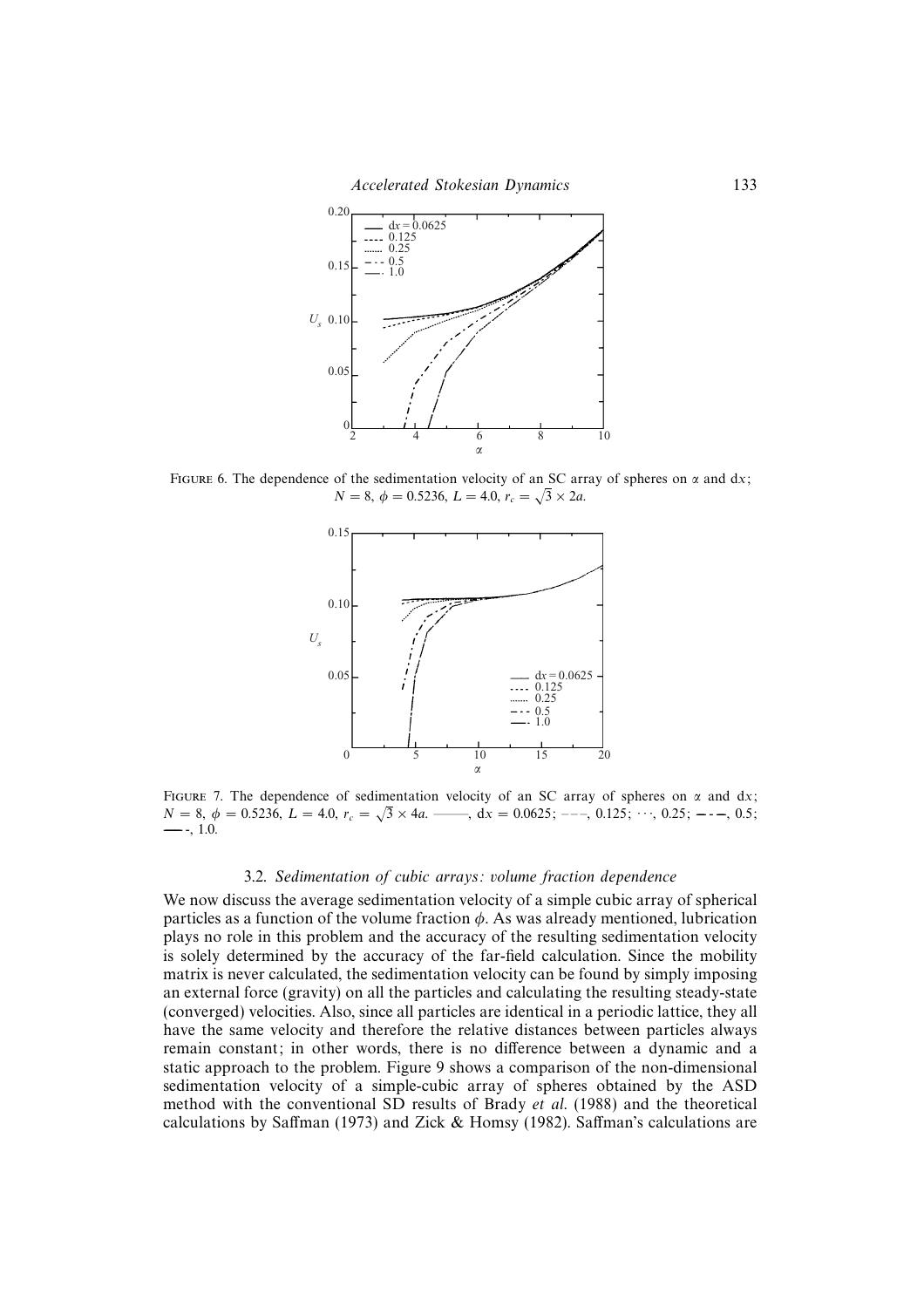

FIGURE 8. The dependence of the sedimentation velocity of an SC array of spheres on particle position and dx;  $N = 8$ ,  $\phi = 0.064$ ,  $L = 8.0$ ,  $r_c = \sqrt{3} \times 4a$ ,  $\alpha = 16$ .  $\sim$ —, Particles on grid points; N- -, off grid points.



Figure 9. The dependence of the sedimentation velocity of an SC array of spheres on the volume fraction.  $\triangle$ , Accelerated Stokesian Dynamics (ASD) results;  $\bullet$ , Stokesian Dynamics (SD) results (Brady et al. 1988);  $\times$ , exact results of Zick & Homsy (1982);  $\cdots$ , point-force (PF) solution of Saffman (1973).

for point-force particles and result in a sedimentation velocity  $U/U_0 = 1 - 1.738\phi^{1/3}$ , where  $U_0$  is the settling velocity of an isolated particle under the same conditions. Zick & Homsy's results are exact, as they used sufficient moments, to achieve convergence to the exact limit. For the same number of moments, the SD and ASD results are identical for all volume fractions – the new method has the exact same accuracy as conventional SD.

For low volume fractions all methods give identical results. For high volume fractions ASD overestimates the sedimentation velocities in the exact same manner that conventional SD does. Only the point force and the second moment of that point force have a contribution in this formulation. Odd moments, although included, have no effect on the sedimentation velocity of cubic arrays, and as a result only the second-order method results of Zick & Homsy can be reproduced. For high-volume fractions, higher moments are needed; the SC results of Zick & Homsy and the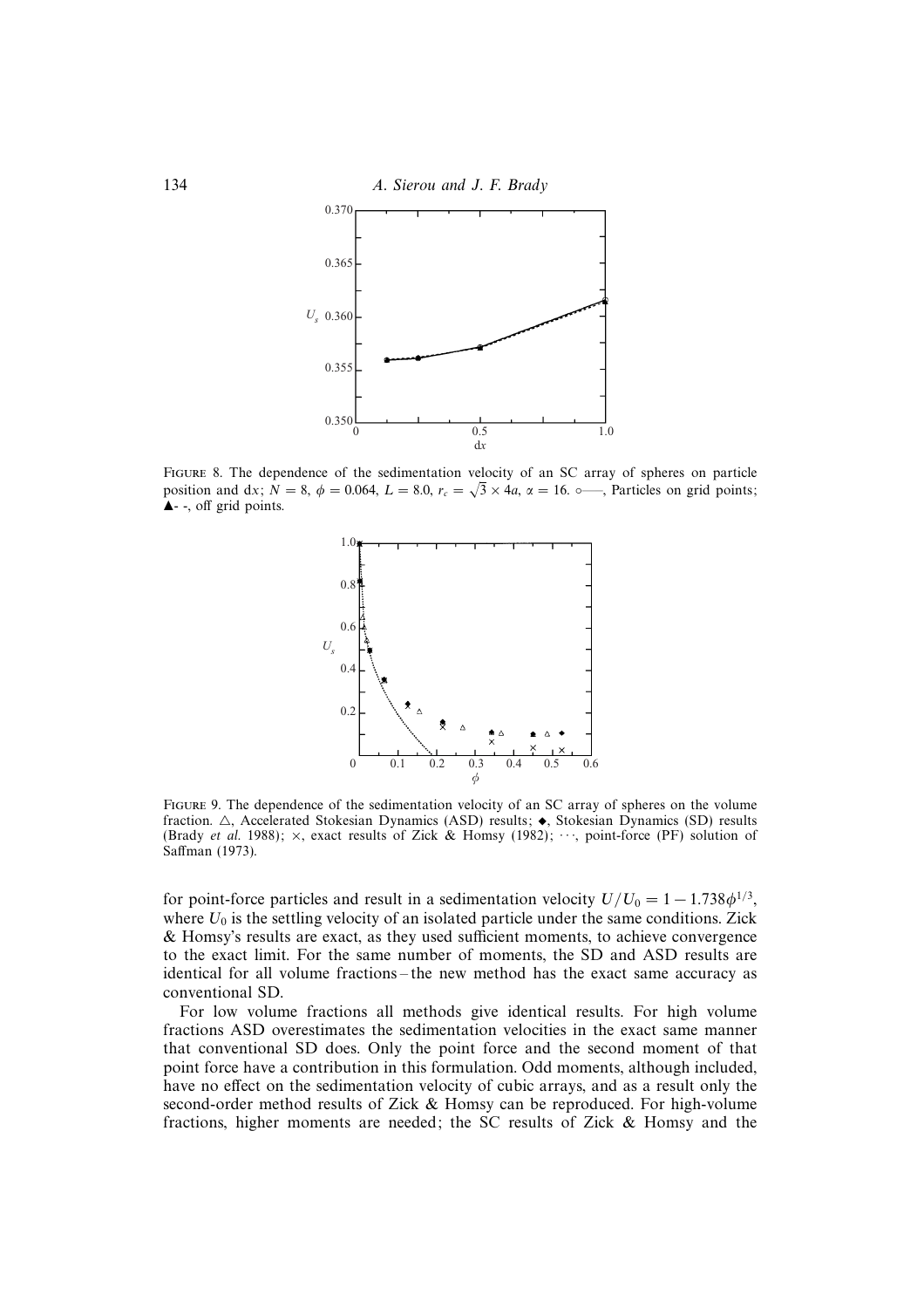

FIGURE 10. The dependence of the shear viscosity functions  $\alpha$  and  $\beta$  of an SC array of spheres on the volume fraction.  $\Delta$ , Accelerated Stokesian Dynamics (ASD) results;  $\times$ , ASD results in the absence of lubrication;  $\bullet$ , exact analytical results of Hoffman (1999);  $\cdots$ ,  $\cdots$  —, asymptotic results of Hoffman for the  $\phi \rightarrow 0$  and;  $\phi \rightarrow \phi_{max}$  limits.

random array results of Ladd (1990) indicate that at least four moments are required for reasonable accuracy near maximum packing. This can easily be done in principle following the methodology outlined above, but at an increased computational cost per particle; the overall method will still scale as  $N \ln N$ , however.

## 3.3. Shear viscosity of cubic arrays

To calculate the shear viscosity of a cubic array of spheres, the relationship between the bulk stress and the imposed rate of strain is required. Again, since the far-field mobility or resistance matrices are never calculated, we simply impose an external rate of strain on the particles and calculate the resulting induced far-field hydrodynamic stresslets. To those values, the near-field contribution calculated from the near-field resistance matrix,  $\mathbf{R}_{SE,nf}$ , is added; for a cubic lattice there is no  $\mathbf{R}_{SU}$  contribution because all the particles move with the velocity of the bulk flow ( $U_p = u^\infty$ ). It should also be noted that the viscosity is calculated for an instantaneous configuration corresponding to a non-distorted cubic lattice. At a later instant in time, the cubic lattice will be distorted as the particles move with the bulk flow and a different instantaneous viscosity can be evaluated. It is a straightforward matter to calculate the stresslets at each instant; for both simple shear and planar pure straining motion, the unit cell returns to its non-distorted shape periodically and only a finite number of configurations need to be sampled. Since all analytical results available correspond to the non-distorted cubic cell we present only this case here. The particle stress for a simple cubic array can be described by two independent parameters  $\alpha$  and  $\beta$ , which are only functions of the lattice geometry and the particle volume fraction; these two functions correspond to pure straining and simple shear flow, respectively, and the viscosity for any other linear flow can be obtained as a linear combination of these two cases (Zuzovsky, Adler & Brenner 1983; Nunan & Keller 1984). (We retain the notation  $\alpha$  and  $\beta$  for consistency with previous authors; the viscosity function  $\alpha$  is not to be confused with the splitting parameter of the same symbol.)

Figure 10 shows a comparison of  $\alpha$  and  $\beta$  for a simple cubic lattice obtained by our ASD simulations with the asymptotic and exact results of Hoffman (1999). Hoffman's results reproduce the well-established analytical results of Nunan & Keller for low to intermediate volume fractions, whereas the high volume fraction asymptotes are generated with higher accuracy. Specifically, Hoffman's asymptotic expansions for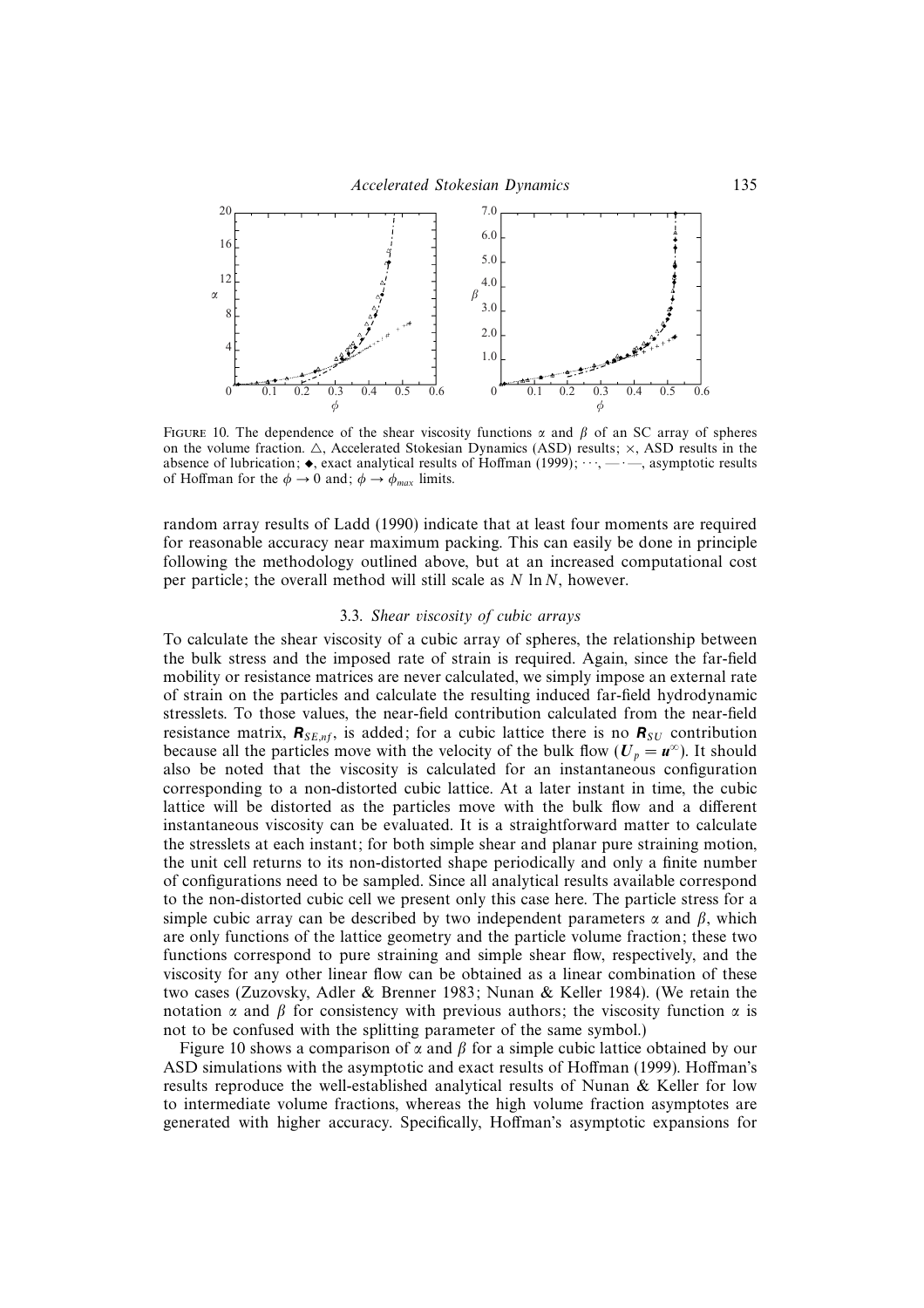high volume fractions can be expressed in terms of  $\epsilon = 1 - (\phi/\phi_{max})^{1/3}$ , as follows:

$$
\alpha = \frac{3}{16}\pi\epsilon^{-1} + \frac{27}{80}\pi\ln\epsilon^{-1} - 2.85 - 1.3\epsilon\ln\epsilon^{-1} + O(\epsilon),
$$
  
\n
$$
\beta = \frac{1}{4}\ln\epsilon^{-1} - 0.604 - 0.30\epsilon\ln\epsilon^{-1} + O(\epsilon),
$$
\n(3.1)

where the constant term has been corrected from the Nunan  $&$  Keller result (Hoffman claims there is a sign error in those results) and the coefficient of the next term ( $\epsilon \ln \epsilon^{-1}$ ) is also evaluated. The far-field only (absence of lubrication) results are also presented and are in exact agreement with the low volume fraction asymptotic behaviour. In contrast to sedimentation, the high-volume-fraction asymptote is also reproduced with very good accuracy; for shearing motion, lubrication is important and it precisely captures the two-body singular effects described by the high- $\phi$  asymptotes. The inclusion of higher moments in the far field is not as important as it was in the case of sedimentation, although for intermediate volume fractions our viscosities are slightly larger than the analytical results of Hoffman, as was also the case for the conventional SD algorithm.

## 3.4. Spin viscosity of cubic arrays

The spin viscosity of a cubic array gives the relationship between the torque exerted on each particle *T* and its angular velocity *ω*. (Since all particles in a cubic array are identical, no averaging is necessary.) Symmetry of the cubic lattice reduces the calculation of the spin viscosity to the calculation of one scalar,  $\zeta$ , such that:

$$
T_i = -\zeta \omega_i. \tag{3.2}
$$

Zuzovsky et al. (1983) determined the high- and low- $\phi$  asymptotes for  $\zeta$ , whereas Hoffman (1999) calculated  $\zeta$  for all volume fractions and improved upon the asymptotic expansions by including higher-order terms. Hoffman's asymptotic expansion is:  $\zeta = \pi \ln((\phi/\phi_{max})^{-1/3} - 1)^{-1} - 3.15$ ; the evaluation of the constant term improves the expansion significantly since it is now valid for much lower volume fractions. Figure 11 compares the results obtained for the spin viscosity  $\zeta$  as a function of volume fraction to the exact results of Hoffman. Excellent agreement is observed for all volume fractions, and the low- and high-volume-fraction asymptotic results are reproduced very accurately.

#### 4. Results – random suspensions

In the following sections we present the results of a series of Monte Carlo simulations from which the hydrodynamic properties of random hard-sphere suspensions can be obtained. The Monte Carlo approach consists of generating several samples, calculating the transport properties of interest for each sample, and then averaging, in order to obtain values that describe the macroscopic behaviour of the system. Different sampling techniques were used for different volume fractions; for  $\phi < 0.49$ the particles were placed in an arbitrary initial configuration and then moved using a random-stepping routine in order to ensure that the sample was disordered – for  $\phi > 0.49$  the sampling technique is discussed in detail in the following sections. We first present the high-frequency dynamic viscosity of random suspensions for volume fractions ranging from infinite dilution up to random close packing along the metastable fluid branch of the hard-sphere system. For volume fractions below the freezing point ( $\phi = 0.494$ ), analytical and other simulation results are available for comparison. For volume fractions above the freezing point, the system is maintained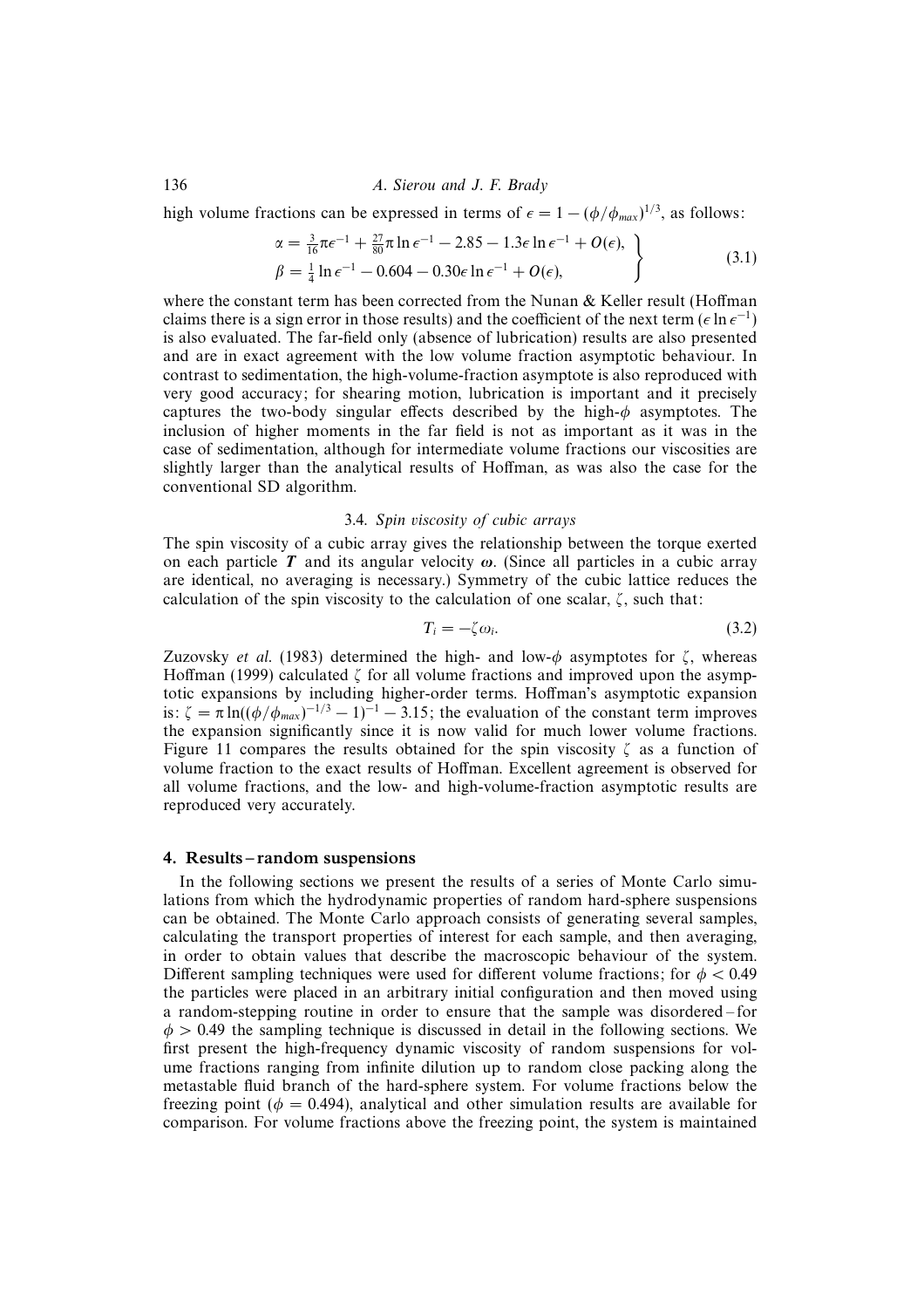

FIGURE 11. The dependence of the spin viscosity  $\zeta$  of an SC array of spheres on the volume fraction. 4, Accelerated Stokesian Dynamics (ASD) results; —–, exact calculation of Hoffman (1999); −−−, Hoffman's low concentration analytical result; —  $\rightarrow$ , singular form as  $\phi \rightarrow \phi_{max}$ .

in the disordered metastable liquid state, and the singular behaviour of the viscosity as φ approaches random close packing ( $\phi_{rcp} \approx 0.64$ ) is studied. We next turn briefly to the sedimentation problem. As has been shown in the past for conventional SD, the order of approximation is only accurate for low to intermediate volume fractions, and we therefore simply present the N-dependence of the sedimentation velocity for a given low volume fraction. Finally, we study the short-time self-diffusion coefficient – the mobility of a single particle in a suspension of force-free particles. This is an example of a case where the knowledge of the resistance matrix, and not just the far-field hydrodynamic force, is of importance, and we demonstrate how our method can still determine the short-time self-diffusion coefficient in  $O(N \ln N)$  operations.

# 4.1. Viscosity of random suspensions: below the freezing point

The effective viscosity of a random dispersion of hard spheres, which is known as the high-frequency dynamic viscosity, has been studied in the past for volume fractions below the freezing point, and essentially exact, as well as low  $\phi$  asymptotic, results are available (Batchelor & Green 1972; Ladd 1990). The effective viscosity is readily calculated by imposing an external shear flow and converging the far-field contributions and the particle velocities, while keeping the particles at fixed positions. In contrast to the cubic array, the externally imposed stresslet produces non-zero particle velocities that also need to be determined as part of the iterative procedure. The total particle stresslet is then calculated as a sum of the converged far-field contribution,  $S_f$ , and the near-field contribution  $S_{nf} = R_{SE, nf} : E - R_{SU, nf} \cdot (U_p - u^{\infty})$ , which now also contains a non-zero velocity contribution.

Figure 12 shows the hydrodynamic viscosity of a random suspension of identical spheres as a function of the volume fraction for different numbers of particles in the range  $N = 125-2000$ , and averaged over a number of independent configurations in the range 10–100. Since a much larger number of particles can now be used, fewer independent configurations are required giving statistical errors that are less than 2% for all volume fractions below the freezing point and all number of particles shown. (The error bars in figure 12 are omitted since they are always smaller than the size of the symbols.) The results of Ladd (1990), where up to 7 moments have been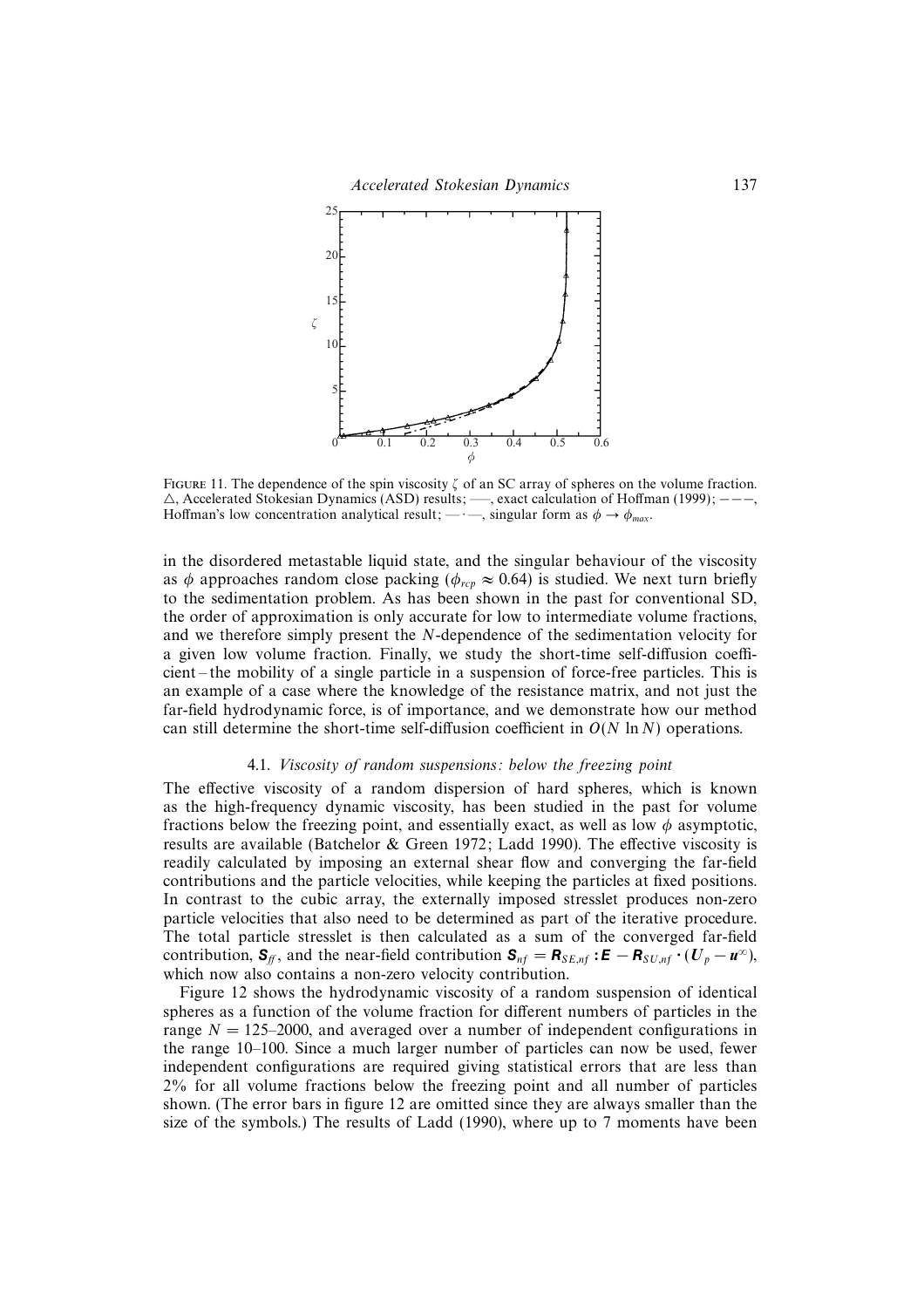

Figure 12. The relative viscosity is plotted as a function of the volume fraction for different numbers of particles  $(N = 125-2000)$  and volume fractions. —, multipole-moment simulation results of Ladd (1990); +; ⊕, experimental results of van der Werff et al. (1989) and Shikata & Pearson (1994).

included in the calculations, are taken to be exact. As was the case for the cubic array, the importance of lubrication is such that very accurate results are obtained even when using a low-order moment approximation to the far-field interactions. (Ladd also observed that the effective viscosity is not sensitive to the inclusion of higher moments.) It is also apparent that the viscosity is insensitive to the system size, since statistically indistinguishable results are obtained for N ranging from 125 to 2000. Also shown are the experimental results of Van der Werff et al. (1989) and Shikata & Pearson (1994) obtained from oscillating Couette viscometry with a frequency sufficiently high that the distribution of the solid particles is unaffected by the shear flow and corresponds to the equilibrium hard-sphere structure. Very good agreement is observed, especially for the lower volume fractions (see below for results above the freezing point).

#### 4.2. Viscosity of random suspensions: above the freezing point

Although a large number of analytical results exist for the effective viscosity of hardsphere suspensions for volume fractions in the stable fluid region (below  $\phi = 0.494$ ), very few theoretical or experimental results are available for systems along the metastable extension of the fluid branch. For volume fraction below  $\phi = 0.494$ , only a single stable fluid (disordered) phase exists; above this point, the phase diagram splits into a metastable fluid phase (leading to random close packing) and a stable ordered phase (leading to FCC crystals). This work will only be concerned with the metastable disordered branch of the phase diagram. This is an example where a large number of particles are necessary to capture the correct behaviour, as a macroscopic system at these high volume fractions will undoubtedly have clusters in some regions and freely mobile particles in others, which is difficult to model unless the unit cell is sufficiently large. In addition, even generating such a dense configuration can be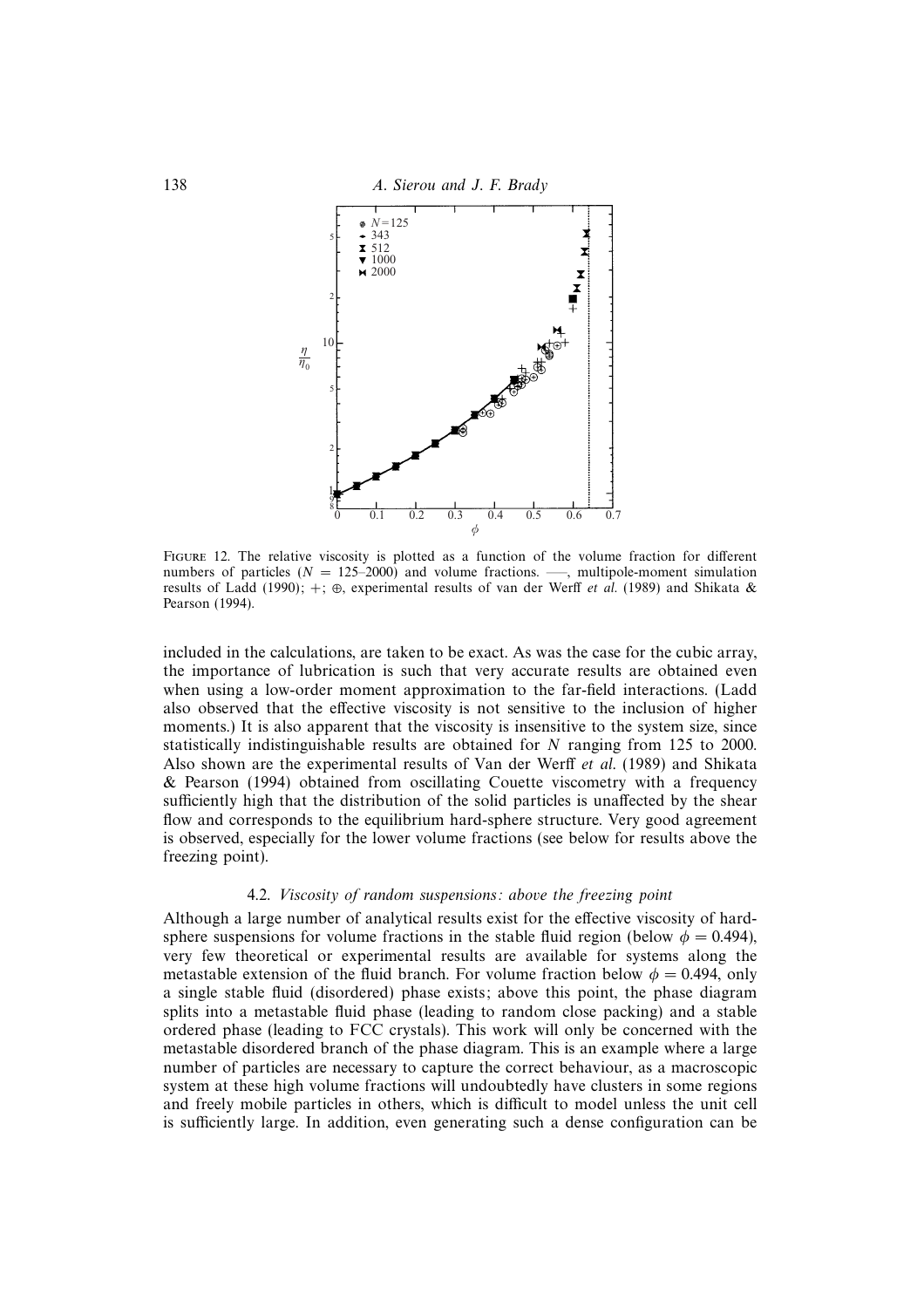

Figure 13. The relative viscosity is plotted as a function of the volume fraction for volume fractions above the melting point.  $-\cdot$ , extension of the empirical fit to Ladd's simulation results below the freezing point;  $\cdots$ , the same extension for the curve fitted to the van der Werff et al. (1989) results;  $-$ , a simple best fit curve of the form  $A_1 \ln(1/\epsilon) + A_2$ , which accurately represents the results for  $\phi > 0.60$ . +, van der Werff et al. (1989); ⊕, Shikata & Pearson (1994).

challenging since metastable systems have a tendency to crystallize and to introduce order into the structure.

Standard hard-sphere molecular dynamics or Monte Carlo algorithms cannot be used to generate random distributions above the freezing transition. Using a different approach with a large number of particles, however, hard-sphere microstructures at volume fractions up to random close packing can be generated. Although the term random close packing is widely used, it is not always clear whether it is a universal quantity, or whether it depends on the method used to generate any given configuration; the exact value of  $\phi_{rcp}$  is also discussed and the value  $\phi_{rcp} = 0.64$ was used here. (See Torquato, Truskett & Debenedetti (2000) for a discussion on whether random close packing is a well-defined state.) For the purposes of this work, the computational technique suggested by Rintoul & Torquato (1996b) was used to generate the random hard-sphere configurations. Starting from an initial set of random overlapping spheres, the spheres are expanded and simultaneously moved to reduce overlap; if the system becomes jammed (overlapping cannot be reduced) the spheres are shrunk and moved until the system becomes unjammed (see Clarke  $\&$ Wiley 1987). This process of expansion and contraction is repeated until a desirable volume fraction is obtained. After that, the system is equilibrated using standard hard-sphere molecular dynamics. For volume fractions above the freezing point, the equilibration process must be closely monitored because there are two phenomena occurring simultaneously – the system moves from a non-equilibrium to an equilibrium state and at the same time it moves from the metastable branch to the stable ordered branch of the phase diagram. By monitoring the system pressure and by using the differences in the time scales between the equilibration and crystallization processes (it usually takes longer for the system to crystallize), it is possible to generate the desired configurations of random hard spheres for volume fractions very close to random close packing (Rintoul & Torquato 1996a, Speedy 1994). It was observed that small systems had a tendency to crystallize sooner, and therefore for some volume fractions up to 2000 particles were used. It is worth noting that it is most difficult to generate non-ordered configurations for volume fractions between 0.52 and 0.58 as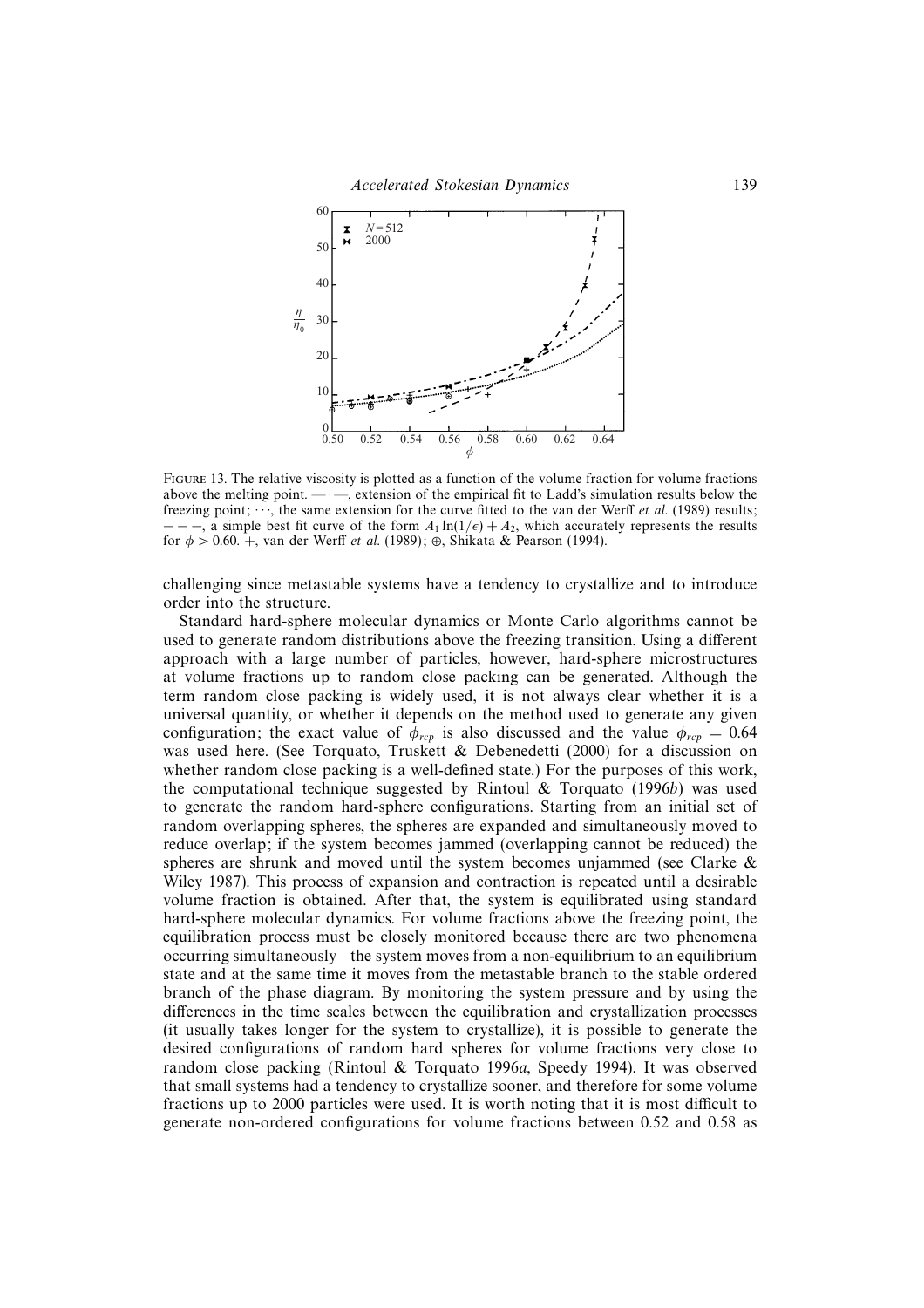

FIGURE 14. The relative viscosity is plotted as a function of  $\ln(1/\epsilon)$ , where  $\epsilon = 1 - \phi/\phi_{rcp}$ , for  $\phi > 0.60$ . A linear best fit is also shown.

the system tends to crystallize very fast. The higher volume fractions correspond to an amorphous glassy state, and the tendency for freezing is less severe. (See Speedy 1994, 1997 for more details on sampling and phase transitions.)

In figure 13, we present the high-frequency dynamic viscosity for volume fractions up to 0.635, along with the experimental results of van der Werff et al. (1989) and Shikata & Pearson (1994). Two extrapolated expressions, one from the experimental results of van der Werff et al. and one derived from the results of Ladd, are also presented. There is significant spread in the experimental data at high volume fraction that might be an indication of some freezing in some of the experimental data or simply represent the difficulty of measuring the volume fraction at high volume fractions. Within the error bars of the experimental data, however, our results are in reasonable agreement with the experiments. It is interesting to note that our results for  $\phi$  < 0.60 are in good agreement with the fitted curve given by Ladd (1990), which is a simple extrapolation of a semi-empirical fit of Ladd's results from lower volume fractions. This is not surprising; since the metastable branch is the continuous extension of the fluid branch, it is reasonable that the viscosity would also be a continuous extension of the viscosity from below the freezing point and can potentially be described by the same empirical equation. The empirical relation given by Ladd, however, does not predict any singular behaviour as maximum packing is approached, and therefore fails at very high volume fractions.

A very sharp increase in the viscosity is observed for volume fractions above 60%, suggesting a singular behaviour in the limit of  $\phi \rightarrow \phi_{rcp}$ . The exact form of this singular behaviour is not known. Results from lubrication theory for cubic lattices would suggest that the singular form should consist of both  $1/\epsilon$  and  $\ln \epsilon$ terms (corresponding to  $\alpha$  and  $\beta$  of figure 10), where  $\epsilon = 1 - (\phi/\phi_{rcp})^{1/3}$ , but the relative amount of each term is unknown. We found the data to be well fit by  $\eta_r = 15.78 \ln(1/\epsilon) - 42.47$  as seen in figure 14. A similar fit with both  $1/\epsilon$  and  $\ln \epsilon$ gave a very small coefficient (of order  $10^{-2}$ ) for the  $1/\epsilon$  term. As far as we are able to tell at this point, the ln  $\epsilon$  behaviour accurately describes the numerical data.

#### 4.3. Sedimentation velocity: dependence on system size

It is straightforward to calculate the average sedimentation velocity of a random suspension of spheres: after imposing an external force on each particle, the velocity of each particle is converged while the particles remain fixed at their random locations. As was discussed for the sedimentation of the cubic arrays, our method can predict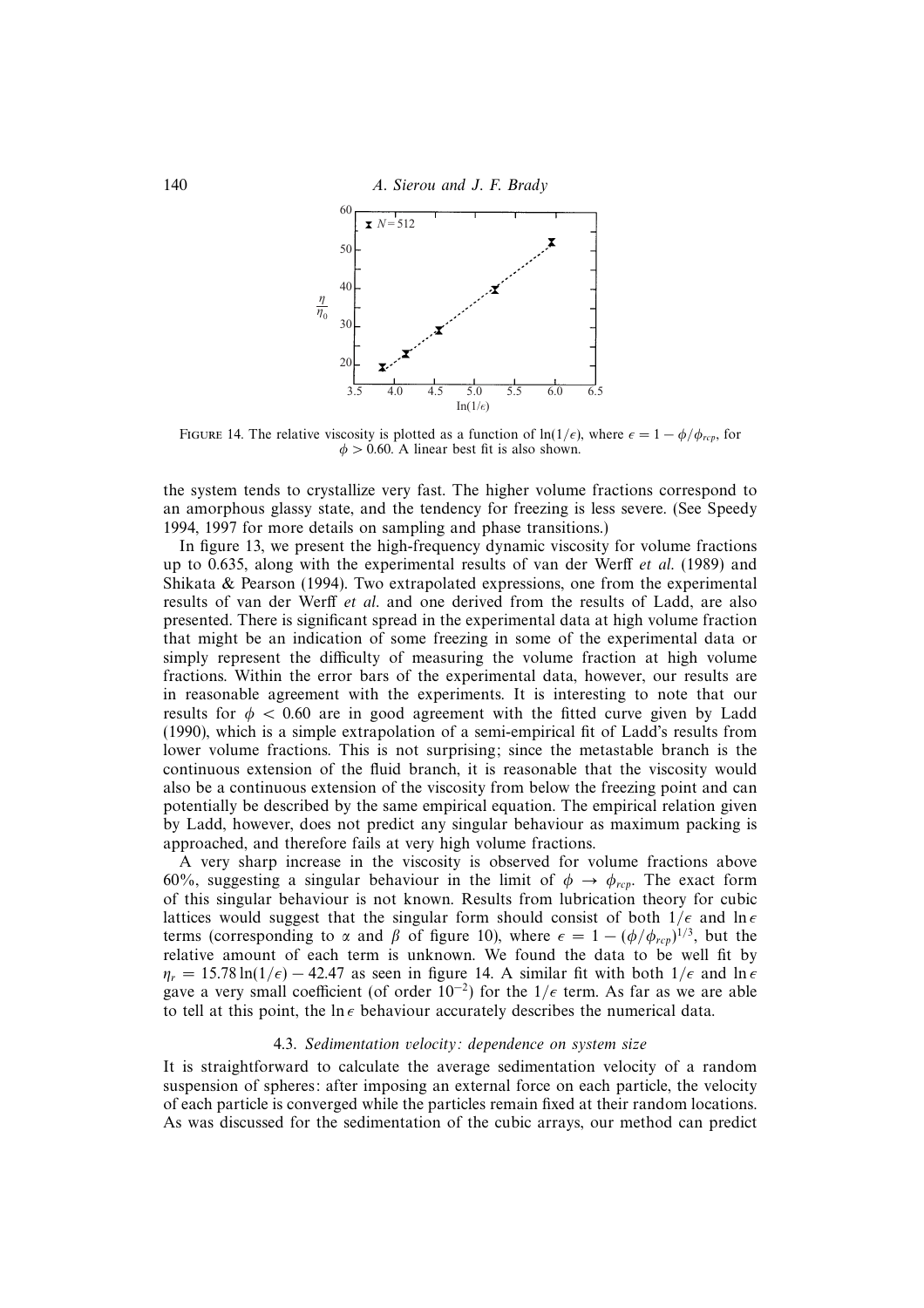

FIGURE 15. The sedimentation velocity of a random suspension of spheres at  $\phi = 0.05$  and for different number of particles N. ASD results for  $N = 125-512$  ( $\triangle$ ) are plotted as a continuation of Ladd's (1990) results  $(\nabla)$  for smaller systems. The corrected infinite system sedimentation velocity (equation (4.1)) gives a constant value for all N.

accurate velocities only for low to moderate volume fractions; for higher volume fractions more moments are required to represent the particles correctly. Since this behaviour has been discussed and analysed in the past for the conventional SD method (Phillips et al. 1988), here we restrict ourselves to low volume fractions and demonstrate the dependence of the sedimentation velocity on the system size. Phillips et al. (1988) showed that the sedimentation velocity has a strong  $N^{-1/3}$  dependence owing to the long-range effects of the periodic images of particles outside the unit cell. The motion is in essence a superposition of the sedimentation velocity of the dilute periodic array of images,  $(\phi/N)^{1/3}$ , with that for the random suspension (which is  $O(\phi)$  at low  $\phi$ ). Figure 15 shows clearly the  $N^{-1/3}$  dependence of the sedimentation velocity for a volume fraction of  $\phi = 0.05$ .

Mo & Sangani (1994) calculated the difference in the velocity induced at the centre of a test particle in a periodic suspension and a random suspension to be:

$$
U_s = U_s(N) + 1.7601(\phi/N)^{1/3}\eta_0/\eta S(0)U_0 + O(\phi/N), \qquad (4.1)
$$

where  $S(0)$  is the structure factor, and  $\eta$  and  $\eta_0$  are the suspension and pure fluid viscosities, respectively (values for the suspension viscosity  $\eta$  are the high-frequency dynamic viscosity and were calculated in the previous section and given in figure 12). The structure factor can be estimated for the hard-sphere dispersion from the Carnahan–Starling approximation:

$$
S(0) = \frac{(1 - \phi)^4}{1 + 4\phi + 4\phi^2 - 4\phi^3 + \phi^4},
$$
\n(4.2)

and the corrected sedimentation velocities can be calculated directly from (4.1). The corrected velocities are also presented in figure 15 and they do indeed give the same value for all N.

#### 4.4. Short-time self-diffusion coefficient

The short-time self-diffusion coefficient is defined through the Stokes–Einstein relation:

$$
\boldsymbol{D}_0^s = k \, T \langle \text{tr}(\boldsymbol{R}_{FU}^{-1}) \rangle, \tag{4.3}
$$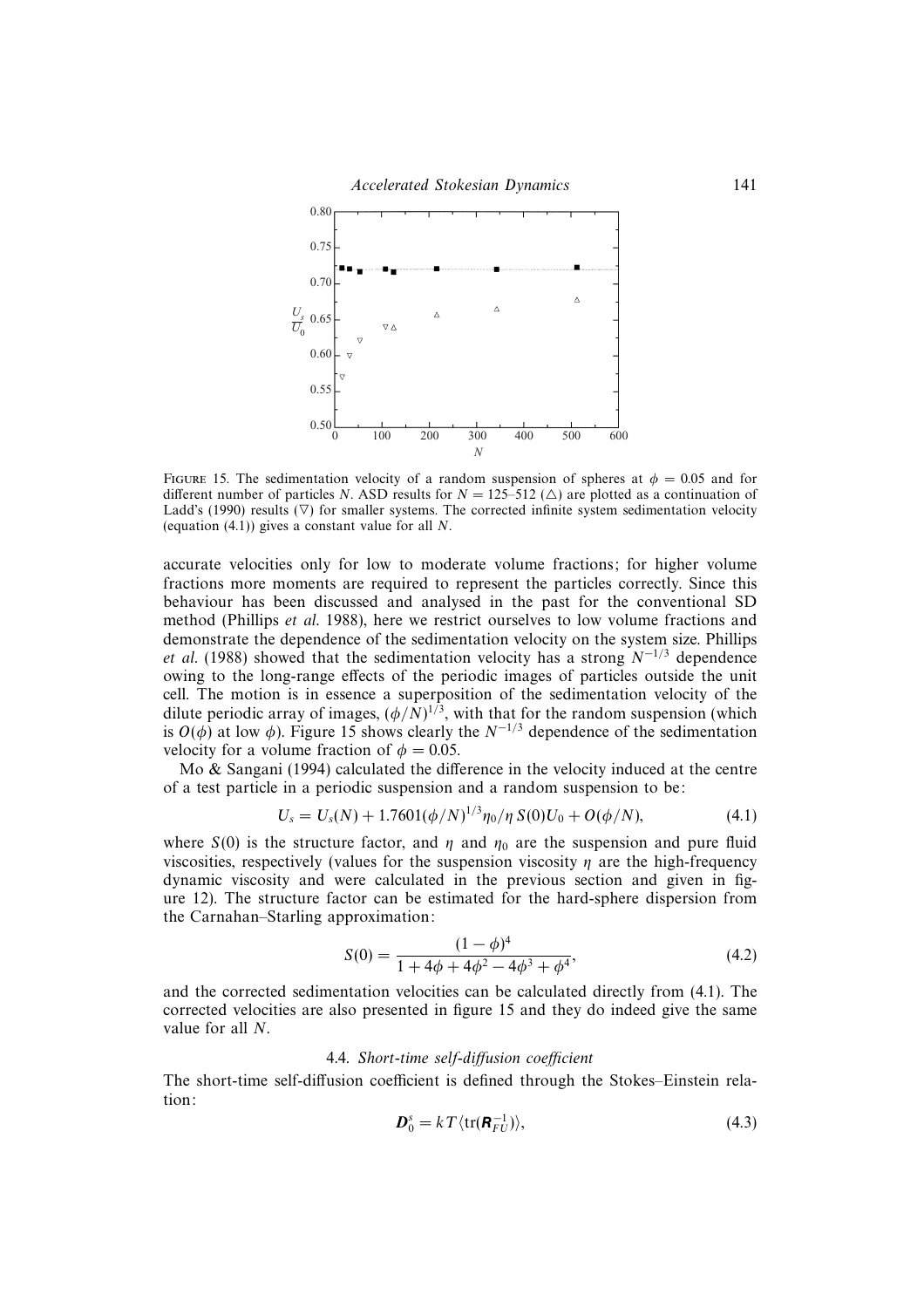

FIGURE 16. The short-time self-diffusion coefficient for a random suspension of spheres at  $\phi = 0.05$ and for different number of particles N. ASD results for  $N = 125-512$  ( $\triangle$ ) are plotted as a continuation of Ladd's (1990) results  $(\nabla)$  for smaller systems. The corrected infinite system self-diffusivity (equation (4.7)) gives a constant value for all N.

where the *trace* operator picks out only the diagonal elements of  $R_{FU}^{-1}$ , and the angle brackets imply a sum over all particles and an average over all configurations. Since the far-field part of the resistance matrix  $R_{FU}$  is never calculated, we must find a different approach to calculate the self-diffusion coefficient. In addition, we must isolate the diagonal elements of the resistance matrix for each particle, and therefore the knowledge of only  $\langle \mathbf{R}_{FU}^{-1} \rangle$  is not adequate as it was for the calculation of the sedimentation velocity.

A straightforward way to perform this calculation in order N operations is to impose an external force,  $F^g$ , with a Gaussian distribution on the particles, i.e.  $\langle \mathbf{F}_g \rangle = 0$  and  $\langle F_i^{g,m} F_j^{g,n} \rangle = \delta_{ij} \delta_{mn}$ , where  $F_i^{g,m}$  is the *i*-component of the force acting on particle  $m$  (superscripts  $m$ ,  $n$  denote particles, while subscripts  $i$  and  $j$  denote Cartesian coordinates). Following the procedure described above, the resulting particle velocities can be calculated readily in order N. Although the mobility matrix is never calculated, the resulting particle velocities,  $U_i^n$ , still satisfy:

$$
U_i^n = R_{FU,ijnm}^{-1} F_j^{g,m}.
$$
\n(4.4)

Now form the product

$$
I_i^n F_i^{g,n} = R_{FU,ijmn}^{-1} F_j^{g,m} F_i^{g,n}, \qquad (4.5)
$$

which gives after ensemble-averaging

 $\overline{I}$ 

$$
\langle U_i^n F_i^{g,n} \rangle = \langle R_{FU, \text{iinn}}^{-1} \rangle, \tag{4.6}
$$

from which the short-time self-diffusion coefficient can be calculated directly. This approach was successfully employed to calculate the diffusion coefficient and study its dependence on both the number of particles and the volume fraction.

Like the sedimentation velocity, the translational self-diffusivity also shows a strong  $N^{-1/3}$  dependence (Phillips *et al.* 1988). Ladd (1990) proposed the following expression to extract the infinite system diffusivity from the N-particle periodic diffusion coefficient:

$$
D_0^s = D_0^s(N) + (\eta_0/\eta)(kT/6\pi\eta_0 a)[1.7601(\phi/N)^{1/3} - \phi/N],
$$
 (4.7)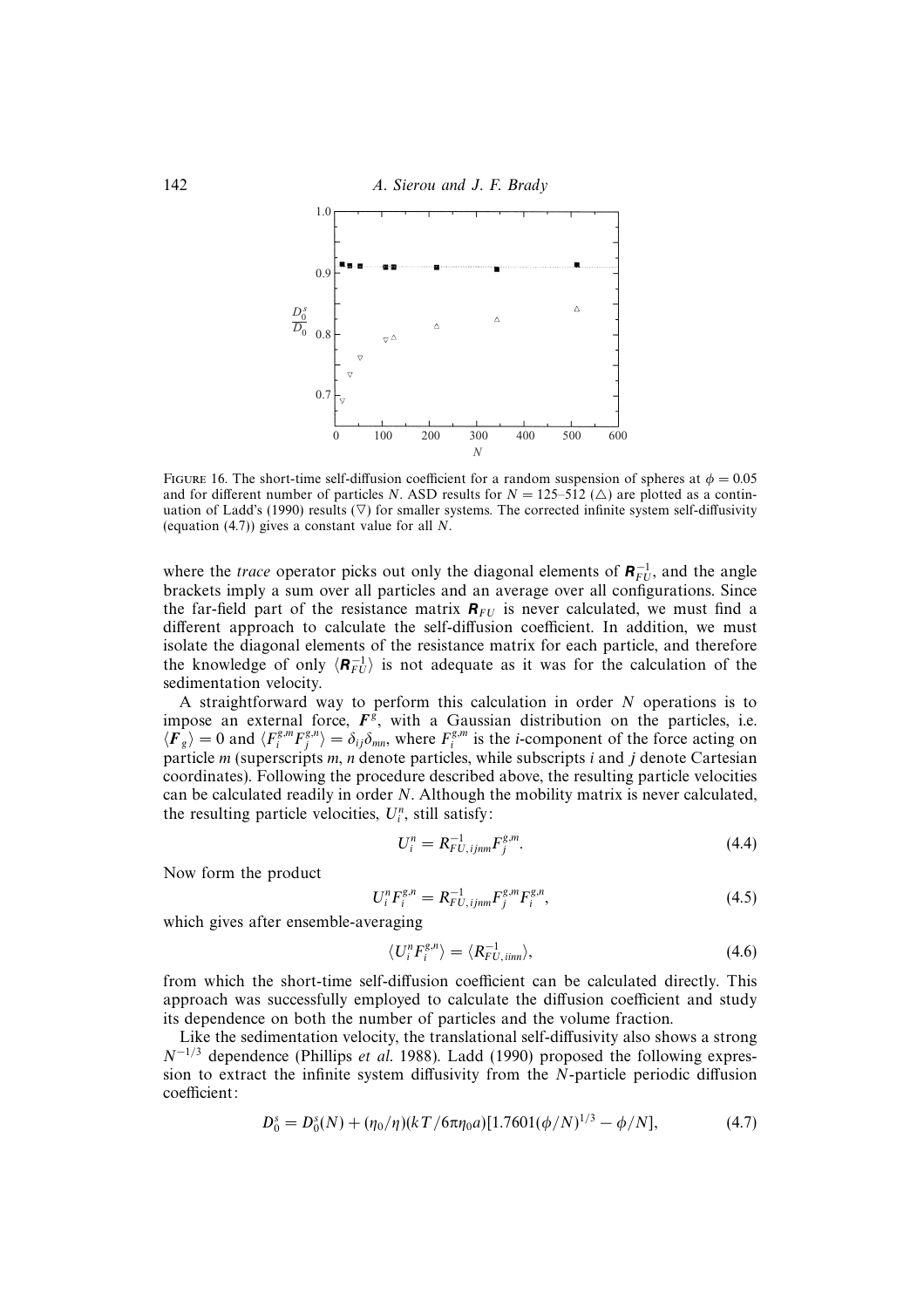

Figure 17. The short-time self-diffusion coefficient for an infinite random suspension as a function of the volume fraction  $\phi$  (the values have been corrected according to equation (4.7) from values for  $N = 512$ ). The results are compared with a variety of experimental results for volume fractions below the freezing point.



Figure 18. The short-time self-diffusion coefficient is plotted as a function of the inverse of the relative viscosity, for  $\phi > 0.60$ . Solid symbols, simulation results; ---, linear best fit.

where  $\eta$  and  $\eta_0$  are the suspension and pure fluid viscosities, respectively. The Stokes– Einstein diffusivity of a single isolated particle is  $D_0 = kT/6\pi\eta_0 a$ . Figure 16 shows the self-diffusion coefficients for  $\phi = 0.05$  and  $N = 16$ –512. The corrected diffusivities, after applying the correction given by (4.7), are also shown verifying both the strong  $N^{-1/3}$  dependence of the self-diffusion coefficient on the number of particles and the validity of equation (4.7), since a constant value can indeed be extracted for all N.

Figure 17 presents the short-time self-diffusion coefficients for volume fractions up to 0.635, along with a number of available experimental and simulation data. The self-diffusion coefficients are calculated from 20 realizations of  $N = 512$  particles and the values are adjusted to correct for the  $N^{1/3}$  dependence (limit for infinite N). Very good agreement is observed between experimental and simulation results for all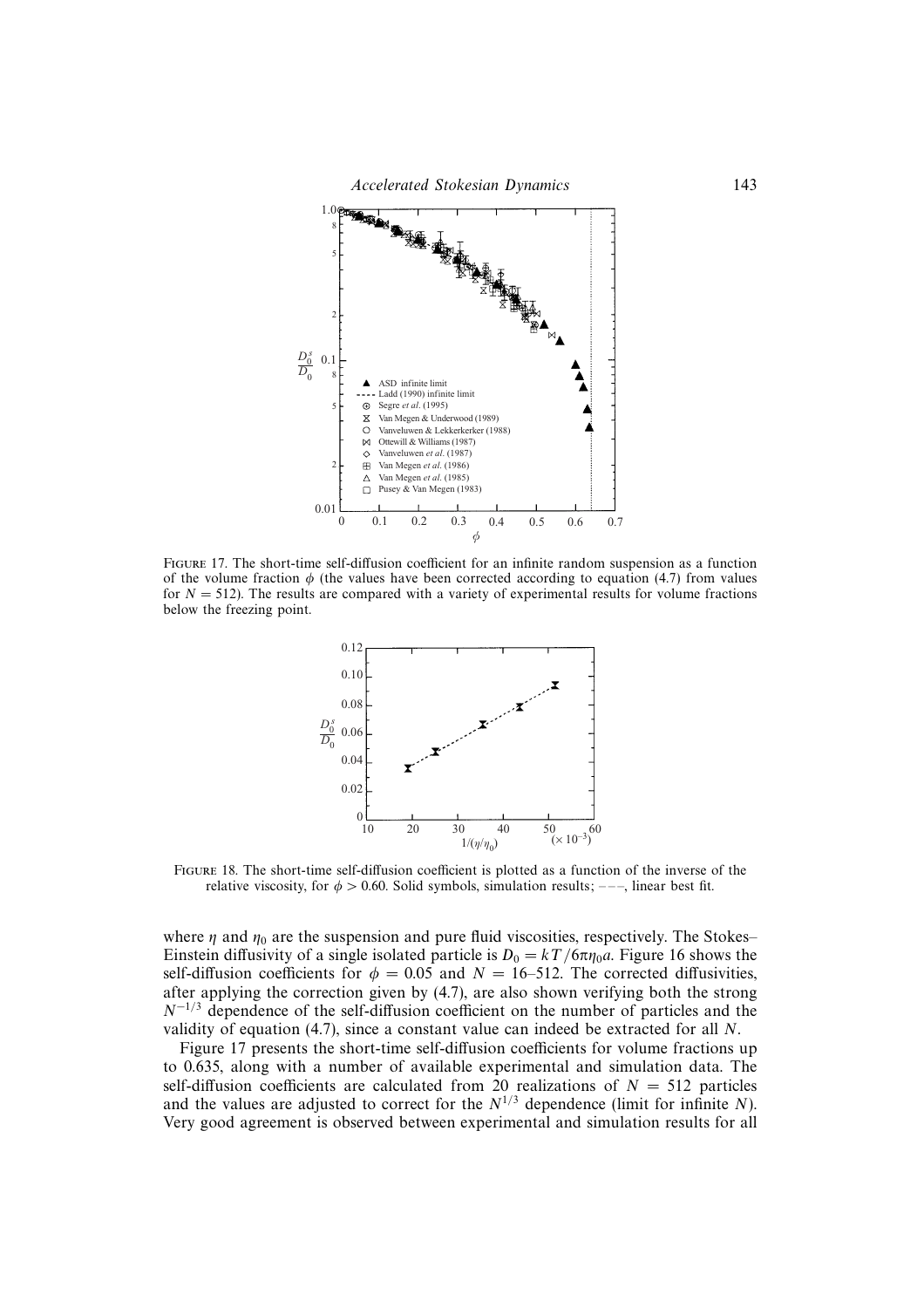volume fractions below the freezing point (where experimental results are available). A sharp decrease in the self-diffusion coefficient, in agreement with the sharp increase in the viscosity, is observed for volume fractions above 60%. The self-diffusivity is expected to vanish at random close packing in a manner inversely proportional to the high-frequency dynamic viscosity. In figure 18, the self-diffusivity is plotted as a function of the inverse high-frequency dynamic viscosity, resulting in a clear linear scaling and therefore verifying that  $D_0^s \approx 1/\eta$ , in the limit of  $\phi \to \phi_{rcp}$ .

We note here that the accuracy of our simulation results is limited by the small number of moments used. It has been suggested in the past (Ladd 1990) that higher moments can influence the value of the self-diffusivity, especially for high volume fractions. No attempt has been made to correct for the inclusion of higher moments, although the very good agreement between our results and experimental results would suggest that the magnitude of the correction is indeed small.

# 5. Conclusions

We have described in detail a new method for calculating the hydrodynamic interactions among particles in a suspension at small Reynolds number based on the Stokesian Dynamics method, but with a significantly more favourable computational cost of N ln N. The new method avoids the expensive calculation of the far-field mobility matrix in favour of the direct calculation of the far-field hydrodynamic force, and uses a carefully chosen preconditioning scheme to reduce the computational cost of any iterative matrix inversions. The results of the method are in excellent agreement with those obtained from conventional Stokesian Dynamics, and much larger systems can now be simulated with the same accuracy. The power of the new method is demonstrated in the calculation of the high-frequency dynamic viscosity and short-time self-diffusivity of suspensions for volume fractions above the freezing point, a case where a large number of particles is necessary to capture the correct behaviour. This work was limited to the validation and evaluation of the method and to some characteristic results corresponding to static (not evolving in time) systems. This is by no means a restriction of the method; in fact, the method is ideally suited for dynamic simulations where good initial guesses from the previous step in time exist for all the iterative procedures. Results from dynamical studies will be the subject of future publications.

It should also be noted that the methodology used here can be applied to other problems in Stokes flow – non-spherical particles, deformable drops, etc. – with the same performance characteristics. There are also analogous problems governed by Laplace's equation (e.g. effective conductivity) or the biharmonic equation (e.g. linear elasticity) that could also be addressed in  $O(N \ln N)$  operations using the ASD methodology.

This work was supported in part by grants NAG3-2166 and NAG8-1661 from NASA. The authors benefited greatly from discussions with Professor J. J. L. Higdon on the PME method for Stokes flow. An anonymous referee is thanked for the suggestion of the random forces to determine the short-time self-diffusivity.

## **REFERENCES**

BANCHIO, A. & BRADY, J. F. 2001 Accelerated Stokesian Dynamics: Brownian motion (in preparation).

BATCHELOR, G. K. & GREEN J. T. 1972 The determination of the bulk stress in a suspension of spherical particles to order  $c^2$ . J. Fluid Mech. **56**, 401-427.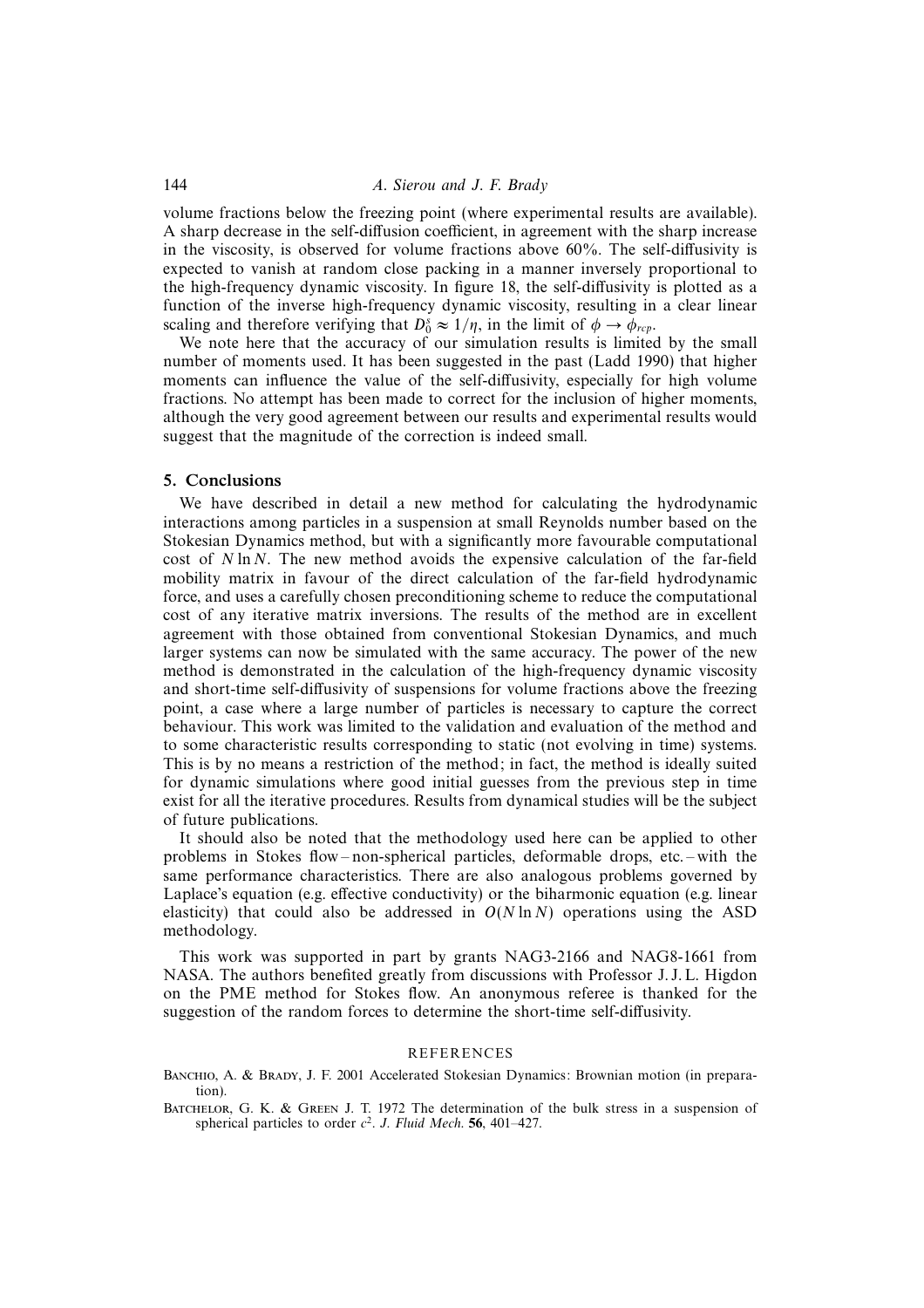Beenaker, C. W. J. 1986 Ewald sum of the Rotne-Prager tensor. J. Chem. Phys. **85**, 1581–1582.

Brady, J. F. & Bossis, G. 1988 Stokesian Dynamics. J. Fluid Mech. **20**, 111–157.

- BRADY, J. F., PHILLIPS, R. J., LESTER, J. C. & BOSSIS, G. 1988 Dynamic simulation of hydrodynamically interacting suspensions. J. Fluid Mech. **195**, 257–280.
- Clarke, A. S. & Wiley, J. D. 1987 Numerical simulation of the dense random packing of a binary mixture of hard spheres: Amorphous metals. Phys. Rev. B **35**, 7350–7356.
- CUTHILL, E. & MCKEE J. 1969 Reducing the bandwidth of sparse symmetric matrices. Proceedings 24th National Conference of the Association for Computing Machinery, Brandon Press, NJ, 157–172.
- Darden, T., Pedersen, L., Toukmaji, A., Crowley, M. & Cheatham, T. 1997 Particle-mesh based methods for fast Ewald summation in molecular dynamics simulations. Ninth SIAM Conference on Parallel Processing for Scientific Computing, 1997.
- DARDEN, T., YORK, D. & PEDERSEN, L. 1993 Particle Mesh Ewald: An  $n \log(n)$  method for Ewald sums in large systems. J. Chem. Phys. **98**, 10089–10092.
- Dratler, D. I. & Schowalter, W. R. 1996 Dynamic simulations of suspensions of non-Brownian hard spheres. J. Fluid Mech. **325**, 53–77.
- Durlofsky, L. J., Brady, J. F. & Bossis G. 1987 Dynamic simulations of hydrodynamically interacting particles. J. Fluid Mech. **180**, 21–49.
- Essmann, U., Perera, L., Berkowitz, M. L., Darden, T., Lee, H. & Pedersen, L. G. 1995 A smooth particle mesh Ewald method. J. Chem. Phys. **103**, 8577–8593.
- Foss, D. R. & Brady, J. F. 2000 Structure, diffusion and rheology of Brownian suspensions by Stokesian Dynamics simulations. J. Fluid Mech. **407**, 167–200.
- George, A. & Liu, J. W. 1981 Computer solution of large sparse positive definite systems. Prentice-Hall, Englewood Cliffs, NJ.
- Guckel, E. K. 1999 Large simulations of particulate systems using the PME method. PhD thesis, University of Illinois at Urbana-Champaign.
- Hasimoto, H. 1959 On the periodic fundamental solutions of the Stokes equations and their application to viscous flow past a cubic array of spheres. J. Fluid Mech. **5**, 317–328.
- HOCKNEY, R. W. & EASTWOOD, J. W. 1988 Computer simulation using particles. I.O.P. Publishing, Philadelphia.
- Hoffman, J. M. A. 1999 Hydrodynamic Properties of Dense Colloidal Crystals. PhD thesis, Technische University Eindhoven.
- Ichiki, K. & Brady, J. F. 2001 Many-body effects and matrix inversion in low-Reynolds-number hydrodynamics. Phys. Fluids **13**, 350–353.
- Jeffrey, D. J. & Onishi, Y. 1984 Calculation of the resistance and mobility functions for two unequal rigid spheres in low-Reynolds-number flow. J. Fluid Mech. **139**, 261–290.
- LADD, A. J. C. 1990 Hydrodynamic transport coefficients of random dispersions of hard spheres. J. Chem. Phys. **93**, 3484–3494.
- LADD, A. J. C. 1994a Numerical simulations of particulate suspensions via a discretized Boltzmann equation. Part 1. Theoretical foundation. J. Fluid Mech. **271**, 285–309.
- LADD, A. J. C. 1994b Numerical simulations of particulate suspensions via a discretized Boltzmann equation. Part 2. Numerical results. J. Fluid Mech. **271**, 311–339.
- Mo, G. & Sangani, A. S. 1994 A method for computing Stokes flow interactions among spherical objects and its application to suspensions of drops and porous materials. Phys. Fluids **6**, 1637–1652.
- MORRIS, J. F., JEFFREY, J. D. & BRADY, J. F. 1993 The pressure moments for two rigid spheres in low-Reynolds-number flow. Phys. Fluids A **5**, 2317–2325.
- Nunan, K. C. & Keller, J. B. 1984 Effective viscosity of a periodic suspension. J. Fluid Mech. **142**, 269–287.
- OTTEWILL, R. H. & WILLIAMS, N. S. S. 1987 Study of particle motion in concentrated dispersions by tracer diffusion. Nature **325**, 232–234.
- PETERSEN, H. G. 1995 Accuracy and efficiency of the particle mesh Ewald method. J. Chem. Phys. **103**, 3668–3679.
- PHILLIPS, R. J., BRADY, J. F. & BOSSIS, G. 1988 Hydrodynamic transport properties of hard-sphere dispersions. I. Suspensions of freely mobile particles. Phys. Fluids **31**, 3462–3472.
- Pusey, P. N. & Van Megen, W. 1983 Measurement of the short-time self-mobility of particles in concentrated particle dispersions. J. Phys. Paris **44**, 285–291.